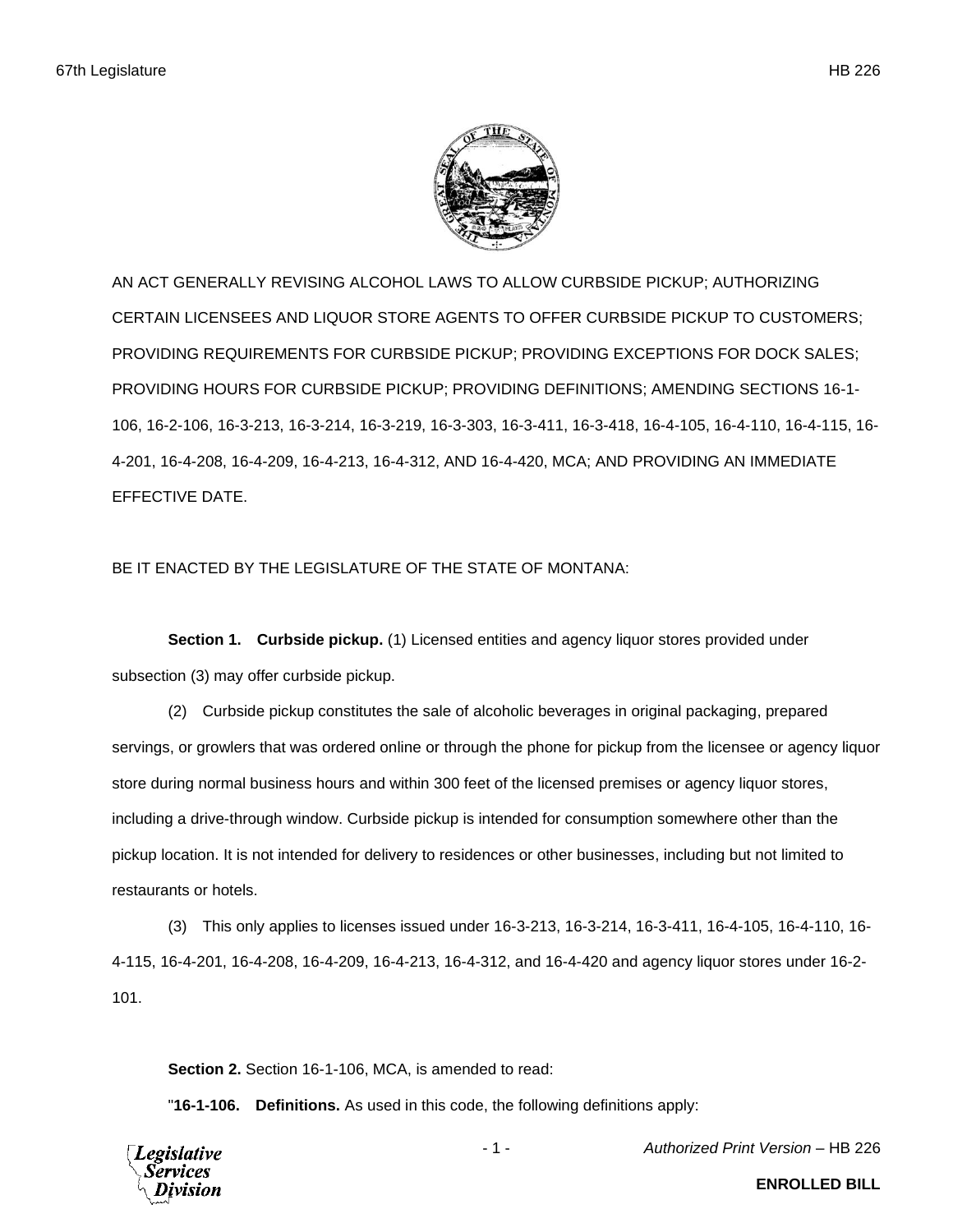(1) "Agency franchise agreement" means an agreement between the department and a person

appointed to sell liquor and table wine as a commission merchant rather than as an employee.

(2) "Agency liquor store" means a store operated under an agency franchise agreement in accordance with this code for the purpose of selling liquor at either the posted or the retail price for off-premises consumption.

(3) "Alcohol" means ethyl alcohol, also called ethanol, or the hydrated oxide of ethyl.

(4) "Alcoholic beverage" means a compound produced and sold for human consumption as a drink that contains more than 0.5% of alcohol by volume.

(5) (a) "Beer" means:

(i) a malt beverage containing not more than 8.75% of alcohol by volume; or

(ii) an alcoholic beverage containing not more than 14% alcohol by volume:

(A) that is made by the alcoholic fermentation of an infusion or decoction, or a combination of both, in potable brewing water, of malted cereal grain; and

(B) in which the sugars used for fermentation of the alcoholic beverage are at least 75% derived from

malted cereal grain measured as a percentage of the total dry weight of the fermentable ingredients.

(b) The term does not include a caffeinated or stimulant-enhanced malt beverage.

- (6) "Beer importer" means a person other than a brewer who imports malt beverages.
- (7) "Brewer" means a person who produces malt beverages.
- (8) "Caffeinated or stimulant-enhanced malt beverage" means:
- (a) a beverage:

(i) that is fermented in a manner similar to beer and from which some or all of the fermented alcohol

has been removed and replaced with distilled ethyl alcohol;

(ii) that contains at least 0.5% of alcohol by volume;

(iii) that is treated by processing, filtration, or another method of manufacture that is not generally

recognized as a traditional process in the production of beer as described in 27 CFR 25.55; and

(iv) to which is added caffeine or other stimulants, including but not limited to guarana, ginseng, and taurine; or

(b) a beverage:



- 2 - *Authorized Print Version* – HB 226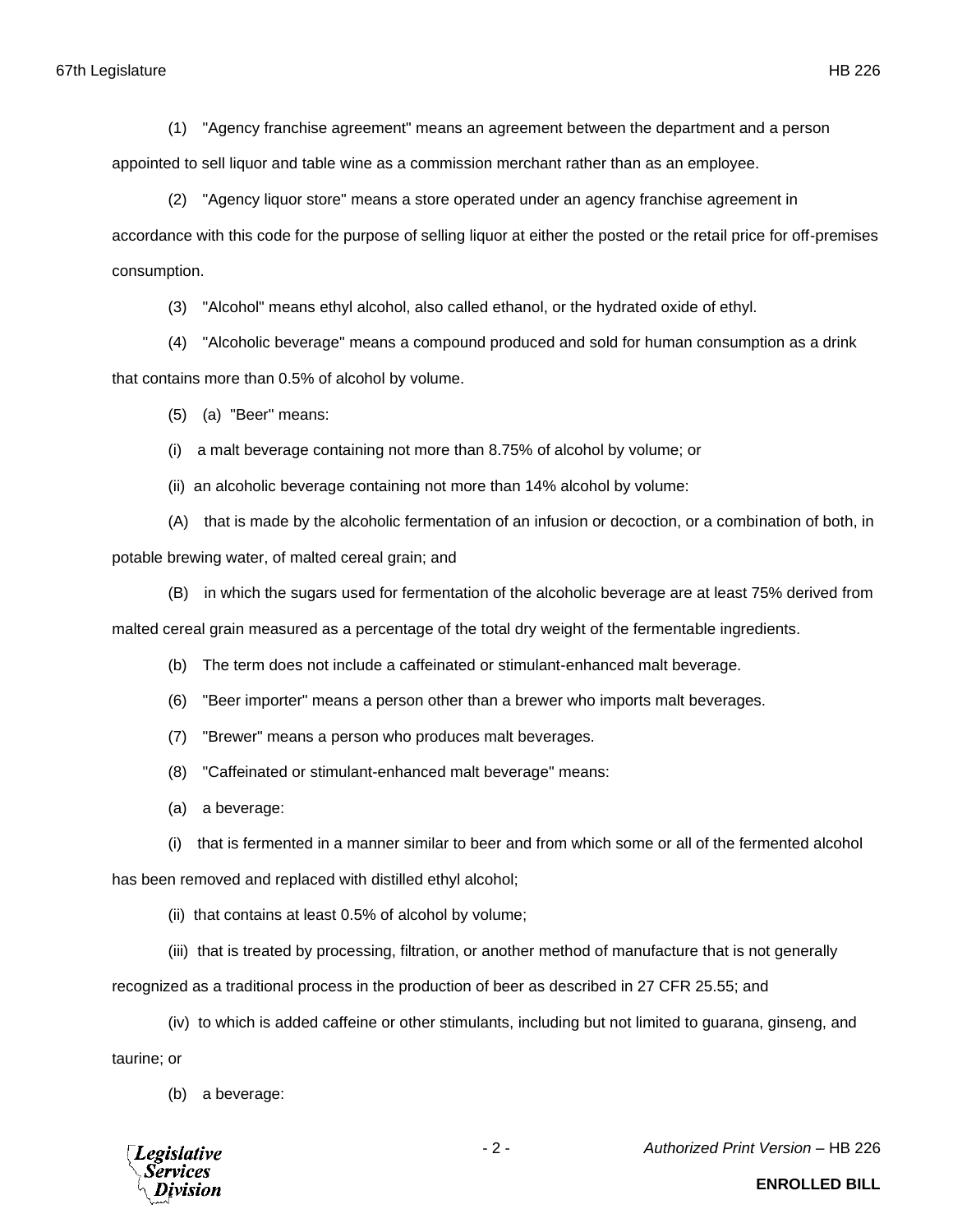(i) that contains at least 0.5% of alcohol by volume;

(ii) that is treated by processing, filtration, or another method of manufacture that is not generally

recognized as a traditional process in the production of beer as described in 27 CFR 25.55;

(iii) to which is added a flavor or other ingredient containing alcohol, except for a hop extract;

(iv) to which is added caffeine or other stimulants, including but not limited to guarana, ginseng, and taurine;

(v) for which the producer is required to file a formula for approval with the United States alcohol and tobacco tax and trade bureau pursuant to 27 CFR 25.55; and

(vi) that is not exempt pursuant to 27 CFR 25.55(f).

(9) "Community" means:

(a) in an incorporated city or town, the area within the incorporated city or town boundaries;

(b) in an unincorporated city or area, the area identified by the federal bureau of the census as a community for census purposes; and

(c) in a consolidated local government, the area of the consolidated local government not otherwise incorporated.

(10) "Concessionaire" means an entity that has a concession agreement with a licensed entity.

(11) "Curbside pickup" means the sale of alcoholic beverages that meets the requirements of [section 1].

(11)(12) "Department" means the department of revenue, unless otherwise specified, and includes the department of justice with respect to receiving and processing, but not granting or denying, an application under a contract entered into under 16-1-302.

(12)(13) "Growler" means any refillable, resealable fillable, sealable container complying with federal law.

(13)(14) "Hard cider" means an alcoholic beverage that is made from the alcoholic fermentation of the juices of apples or pears and that contains not less than 0.5% of alcohol by volume and not more than 6.9% of alcohol by volume, including but not limited to flavored, sparkling, or carbonated cider.

(14)(15) "Immediate family" means a spouse, dependent children, or dependent parents.

(15)(16) "Import" means to transfer beer or table wine from outside the state of Montana into the state



- 3 - *Authorized Print Version* – HB 226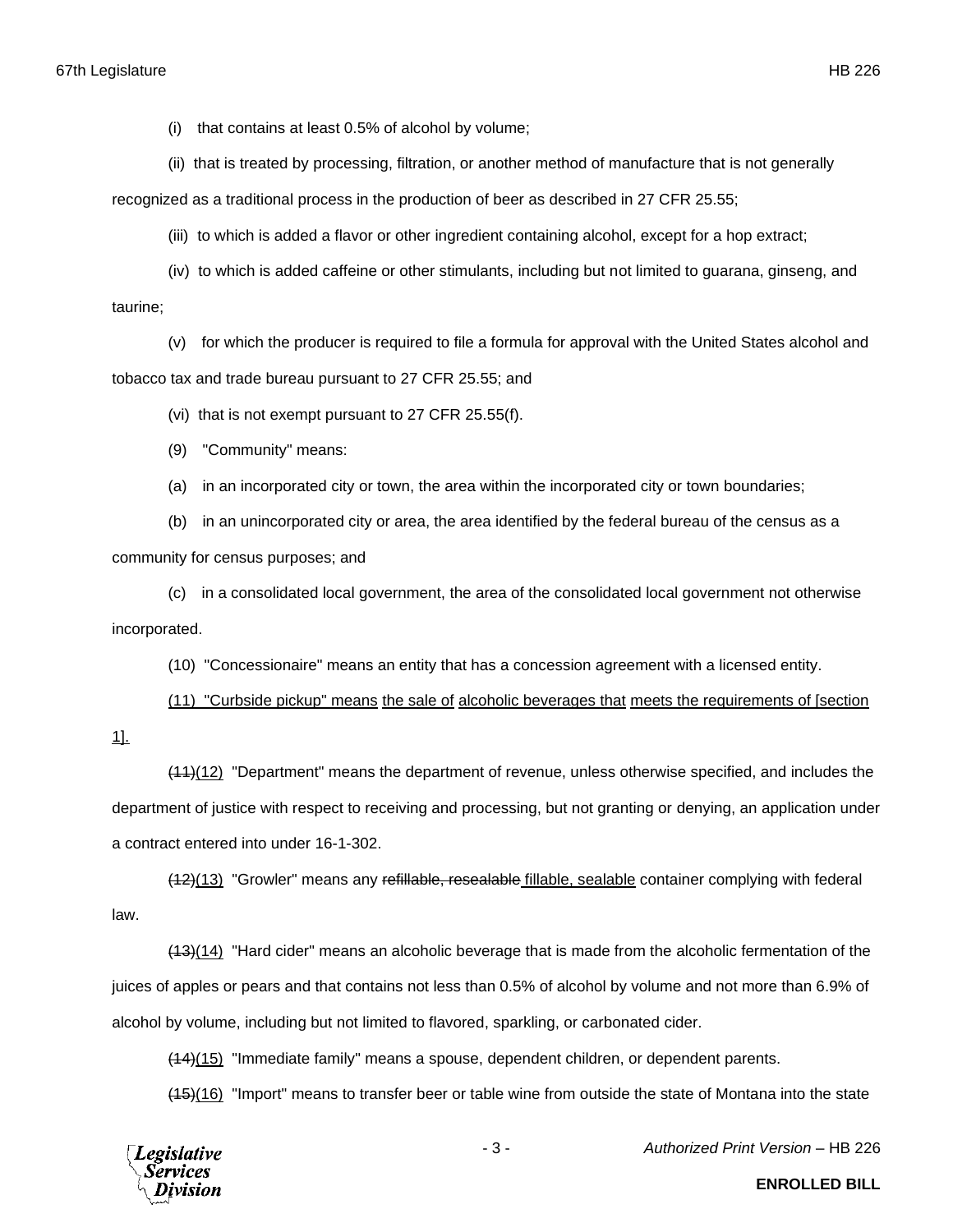of Montana.

(16)(17) "Liquor" means an alcoholic beverage except beer and table wine. The term includes a caffeinated or stimulant-enhanced malt beverage.

(17)(18) "Malt beverage" means an alcoholic beverage made by the fermentation of an infusion or decoction, or a combination of both, in potable brewing water, of malted barley with or without hops or their parts or their products and with or without other malted cereals and with or without the addition of unmalted or prepared cereals, other carbohydrates, or products prepared from carbohydrates and with or without other wholesome products suitable for human food consumption.

(19) (a) "Original package" means the sealed container in which a manufacturer packages its product for retail sale.

(b) The term includes but is not limited to:

(i) bottles;

(ii) cans; and

(iii) kegs.

(18)(20) "Package" means a container or receptacle used for holding an alcoholic beverage.

(19)(21) "Posted price" means the wholesale price of liquor for sale to persons who hold liquor licenses as fixed and determined by the department and in addition an excise and license tax as provided in this code. In the case of sacramental wine sold in agency liquor stores, the wholesale price may not exceed the sum of the department's cost to acquire the sacramental wine, the department's current freight rate to agency liquor stores, and a 20% markup.

(22) "Prepared serving" means a container of alcoholic beverages, filled at the time of sale and sealed with a lid, for consumption at a place other than the licensee's premises.

(20)(23) "Proof gallon" means a U.S. gallon of liquor at 60 degrees on the Fahrenheit scale that contains 50% of alcohol by volume.

 $(21)(24)$  "Public place" means a place, building, or conveyance to which the public has or may be permitted to have access and any place of public resort.

 $(22)(25)$  "Retail price" means the price established by an agent for the sale of liquor to persons who do not hold liquor licenses. The retail price may not be less than the department's posted price.



- 4 - *Authorized Print Version* – HB 226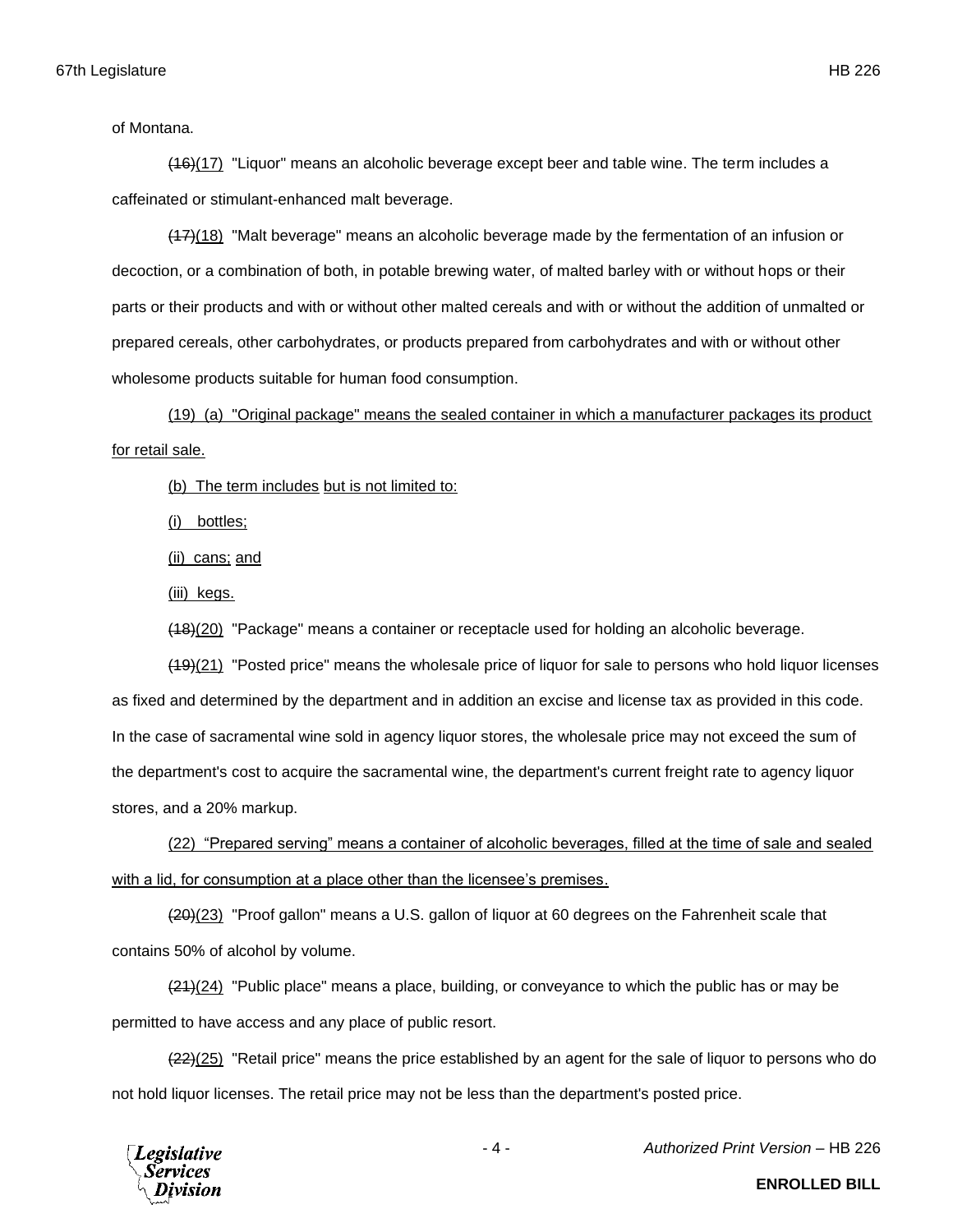(23)(26) "Rules" means rules adopted by the department or the department of justice pursuant to this code.

(24)(27) "Sacramental wine" means wine that contains more than 0.5% but not more than 24% of alcohol by volume that is manufactured and sold exclusively for use as sacramental wine or for other religious purposes.

 $(25)(28)$  "Special event", as it relates to an application for a beer and wine special permit, means a short, infrequent, out-of-the-ordinary occurrence, such as a picnic, fair, reception, or sporting contest.

(26)(29) "State liquor warehouse" means a building owned or under control of the department for the purpose of receiving, storing, transporting, or selling alcoholic beverages to agency liquor stores.

 $(27)(30)$  "Storage depot" means a building or structure owned or operated by a brewer at any point in the state of Montana off and away from the premises of a brewery, which building or structure is equipped with refrigeration or cooling apparatus for the storage of beer and from which a brewer may sell or distribute beer as permitted by this code.

(28)(31) "Subwarehouse" means a building or structure owned or operated by a licensed beer wholesaler or table wine distributor, located at a site in Montana other than the site of the beer wholesaler's or table wine distributor's warehouse or principal place of business, and used for the receiving, storage, and distribution of beer or table wine as permitted by this code.

 $(29)(32)$  "Table wine" means wine that contains not more than 16% of alcohol by volume and includes cider.

(30)(33) "Table wine distributor" means a person importing into or purchasing in Montana table wine or sacramental wine for sale or resale to retailers licensed in Montana.

(31)(34) "Warehouse" means a building or structure located in Montana that is owned or operated by a licensed beer wholesaler or table wine distributor for the receiving, storage, and distribution of beer or table wine as permitted by this code.

(32)(35) "Wine" means an alcoholic beverage made from or containing the normal alcoholic fermentation of the juice of sound, ripe fruit or other agricultural products without addition or abstraction, except as may occur in the usual cellar treatment of clarifying and aging, and that contains more than 0.5% but not more than 24% of alcohol by volume. Wine may be ameliorated to correct natural deficiencies, sweetened, and



- 5 - *Authorized Print Version* – HB 226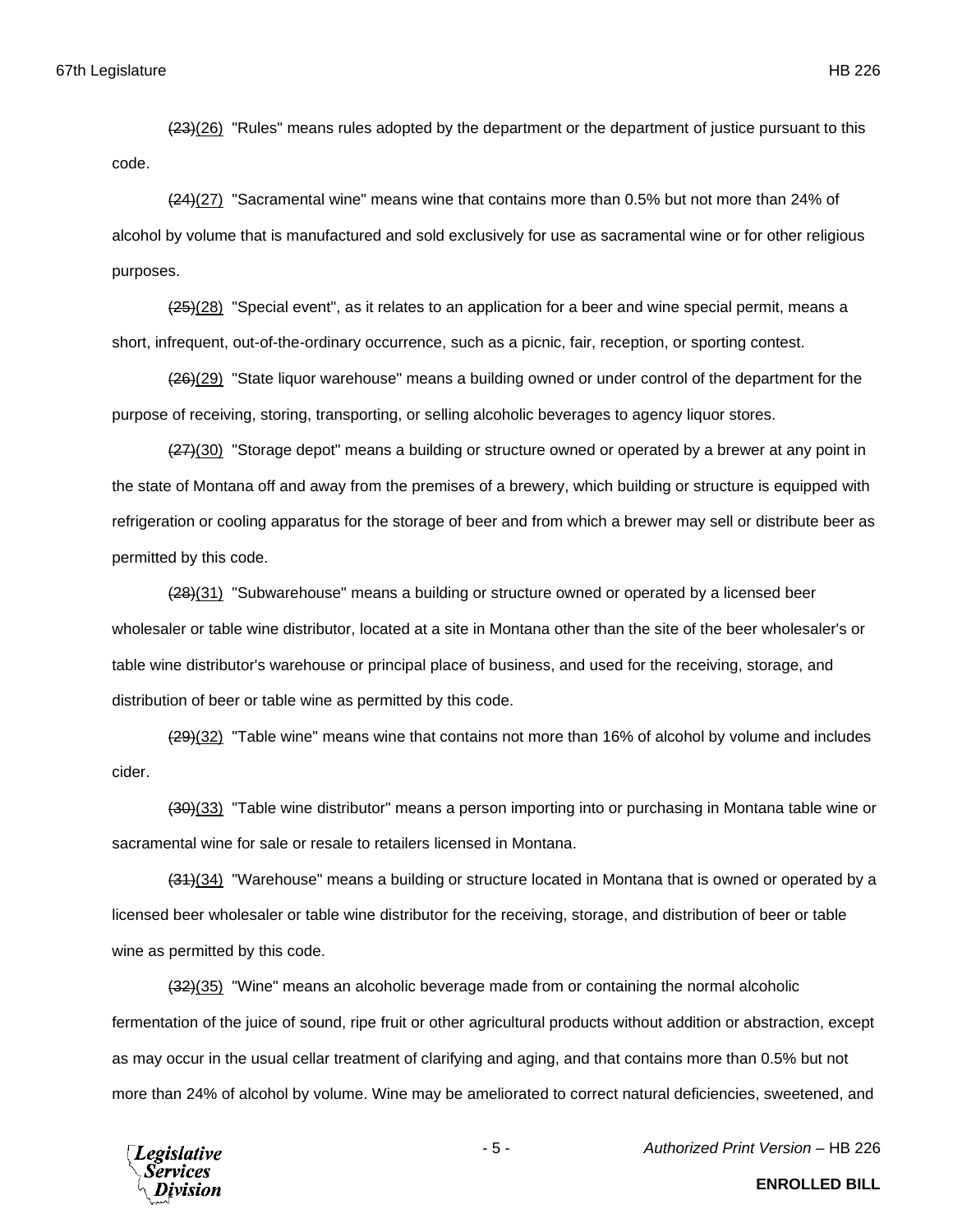fortified in accordance with applicable federal regulations and the customs and practices of the industry. Other alcoholic beverages not defined in this subsection but made in the manner of wine and labeled and sold as wine in accordance with federal regulations are also wine."

**Section 3.** Section 16-2-106, MCA, is amended to read:

"**16-2-106. Sales by agent.** A liquor store agent may sell to any person any liquor and table wine that the person is entitled to purchase in conformity with the provisions of this code and the rules implementing this code. An agent may, under the terms and conditions that the agent establishes, deliver liquor and table wine purchased from the agent's agency liquor store. An agent may sell liquor through curbside pickup in original packaging."

**Section 4.** Section 16-3-213, MCA, is amended to read:

"**16-3-213. Brewers or beer importers not to retail beer -- small brewery exceptions.** (1) Except as provided for small breweries in subsection (2), it is unlawful for any brewer or breweries or beer importer to have or own any permit to sell or retail beer at any place or premises. It is the intention of this section to prohibit brewers and beer importers from engaging in the retail sale of beer. This section does not prohibit breweries from selling and delivering beer manufactured by them, in original packages, at either wholesale or retail.

(2) (a) For the purposes of this section, a "small brewery" is a brewery that has an annual nationwide production of not less than 100 barrels or more than 60,000 barrels, including:

(i) the production of all affiliated manufacturers; and

(ii) beer purchased from any other beer producer to be sold by the brewery.

(b) A small brewery may, at one location for each brewery license and at no more than three locations including affiliated manufacturers, provide samples of beer that were brewed and fermented on the premises in a sample room located on the licensed premises. The samples may be provided with or without charge between the hours of 10 a.m. and 8 p.m. No more than 48 ounces of malt beverage may be sold or given to each individual customer during a business day for consumption on the premises or in prepared servings through curbside pickup, provided that the 48-ounce limit may not in any way limit a small brewery's sales as provided in 16-3-214(1)(a)(iii). No more than 2,000 barrels may be provided annually for on-premises



- 6 - *Authorized Print Version* – HB 226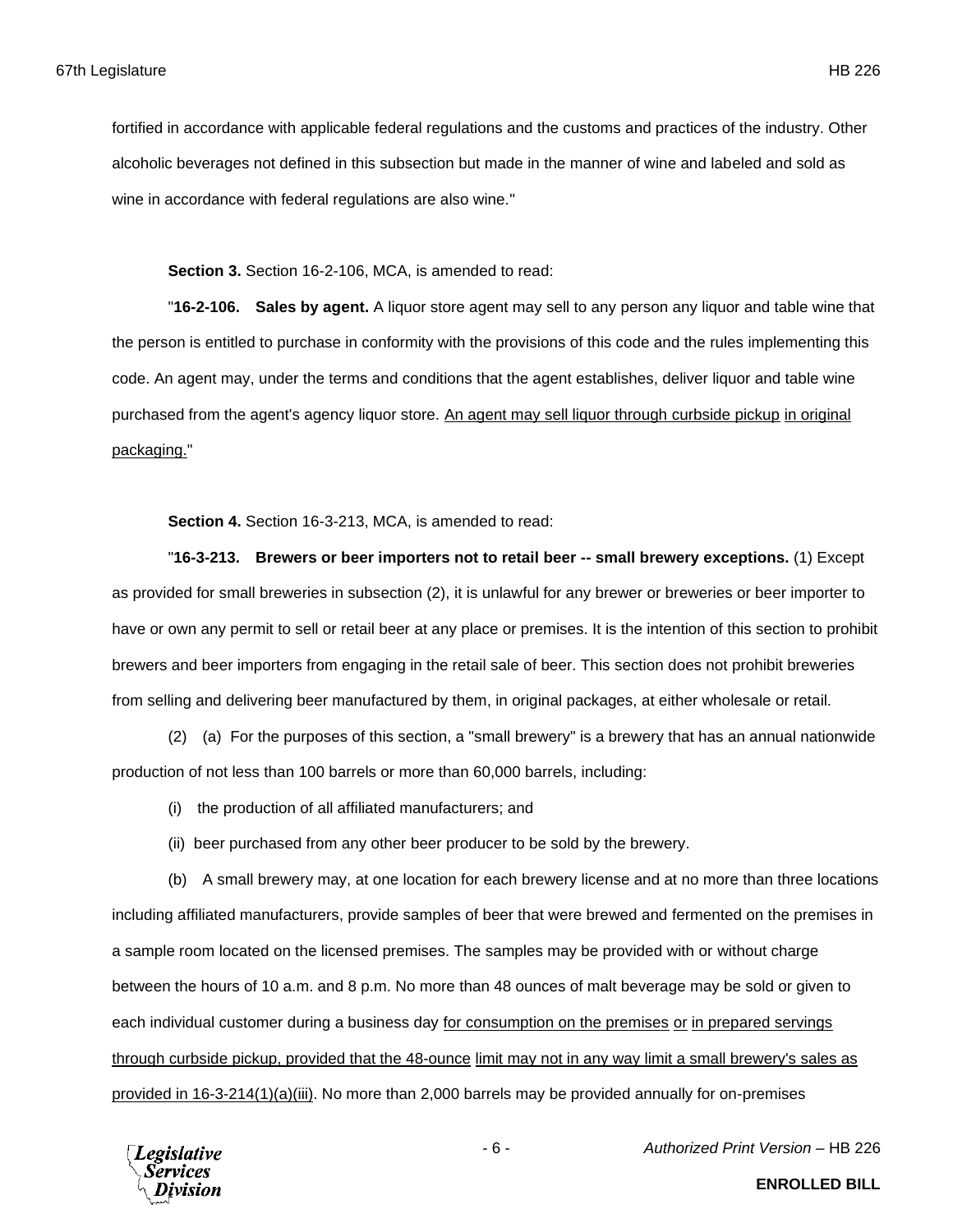consumption including all affiliated manufacturers.

(3) For the purposes of this section, "affiliated manufacturer" means a manufacturer of beer:

(a) that one or more members of the manufacturing entity have more than a majority share interest in or that controls directly or indirectly another beer manufacturing entity;

(b) for which the business operations conducted between or among entities are interrelated or interdependent to the extent that the net income of one entity cannot reasonably be determined without reference to operations of the other entity; or

(c) of which the brand names, products, recipes, merchandise, trade name, trademarks, labels, or logos are identical or nearly identical."

**Section 5.** Section 16-3-214, MCA, is amended to read:

"**16-3-214. Beer sales by brewers -- sample room exception.** (1) Subject to the limitations and restrictions contained in this code, a brewer who manufactures less than 60,000 barrels of beer a year, upon payment of the annual license fee imposed by 16-4-501 and upon presenting satisfactory evidence to the department as required by 16-4-101, must be licensed by the department, in accordance with the provisions of this code and rules prescribed by the department, to:

(a) sell and deliver beer from its storage depot or brewery to:

(i) a wholesaler;

(ii) licensed retailers if the brewer uses the brewer's own equipment, trucks, and employees to deliver the beer and if:

(A) individual deliveries, other than draught beer, are limited to the case equivalent of 8 barrels a day to each licensed retailer; and

(B) the total amount of beer sold or delivered directly to all retailers does not exceed 10,000 barrels a year; or

(iii) the public, including curbside pickup between 8 a.m. and 2 a.m. in original packaging or growlers;

(b) provide its own products for consumption on its licensed premises without charge or, if it is a small brewery, provide its own products at a sample room as provided in 16-3-213; or

(c) do any one or more of the acts of sale and delivery of beer as provided in this code.



- 7 - *Authorized Print Version* – HB 226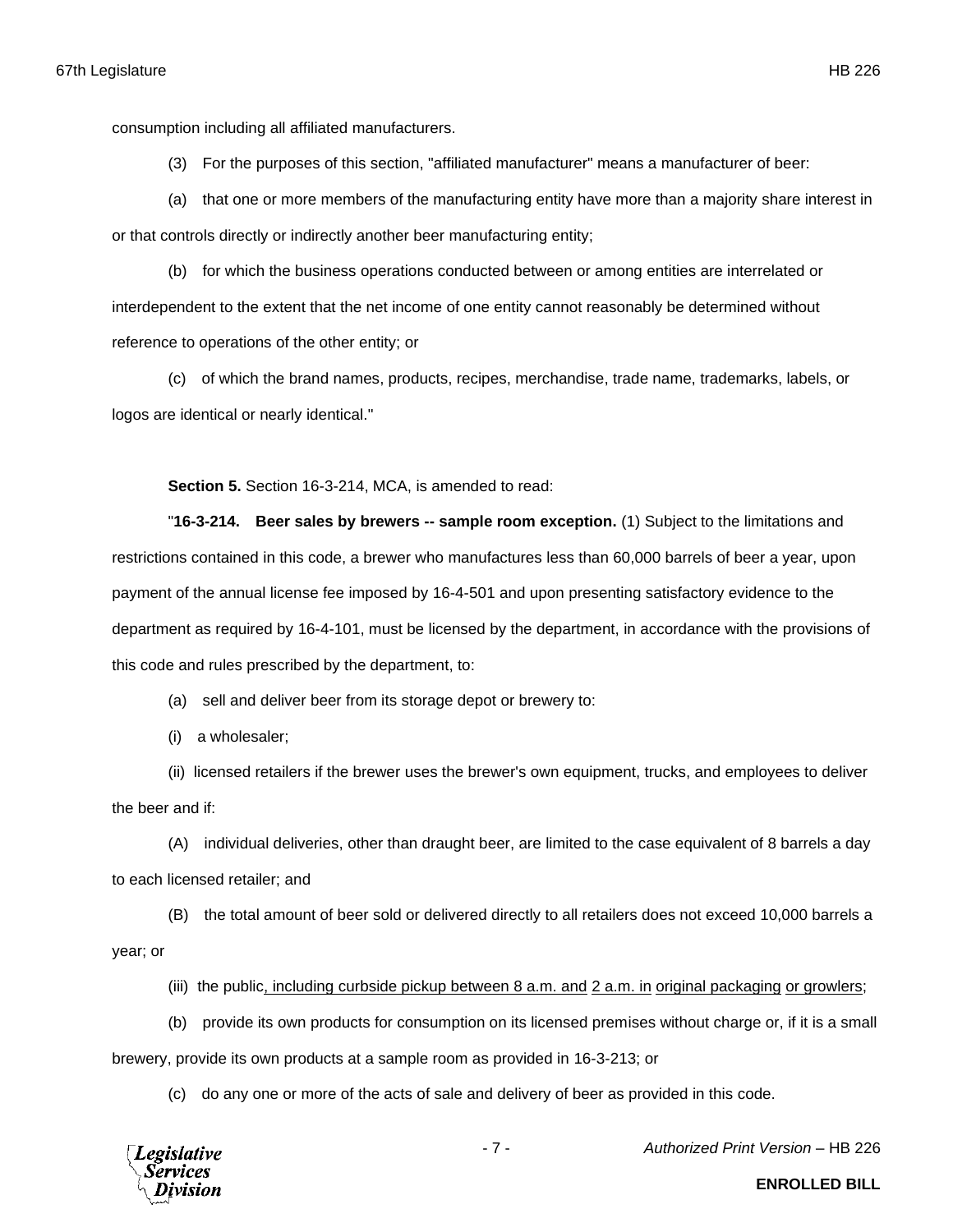(2) A brewery may not use a common carrier for delivery of the brewery's product to the public or to licensed retailers.

(3) A brewery may import or purchase, upon terms and conditions the department may require, necessary flavors and other nonbeverage ingredients containing alcohol for blending or manufacturing purposes.

(4) An additional license fee may not be imposed on a brewery providing its own products on its licensed premises for consumption on the premises.

(5) This section does not prohibit a licensed brewer from shipping and selling beer directly to a wholesaler in this state under the provisions of 16-3-230."

**Section 6.** Section 16-3-219, MCA, is amended to read:

"**16-3-219. Dock sales restricted -- exceptions.** Beer (1) Except as provided in subsections (2) through (4), beer or wine may not be delivered to a licensed retailer at any location other than the retailer's licensed premises, except:

(2) An all-beverages licensee may personally or through an employee obtain from any wholesaler's warehouse any quantity of beer as the all-beverages licensee and wholesaler may agree to buy and sell.

(3) Retailers other than an all-beverages licensee may personally or through an employee obtain from the wholesaler's warehouse any quantity of beer as the retailer and wholesaler may agree to buy and sell only within the territory of the wholesaler in which the retailer is located.

(4) When a beer wholesaler's trucks and equipment are incapable of delivering beer to a retail licensee's premises due to the unique physical location of the retail licensee's premises, examples of which are premises located on an island or atop a mountain, the beer wholesaler and retail licensee may seek prior department approval for an alternative delivery arrangement on a form provided by the department. If the department approves the alternative delivery arrangement request, the department shall provide the beer wholesaler and the retail licensee a written summary of the conditions of the approved delivery arrangement. Failure to comply with the approved alternative delivery arrangement may subject the beer wholesaler and/or retail licensee to administrative action that a retailer located within the territory for which a wholesaler has been appointed to distribute a brand may personally or through an employee obtain from the wholesaler's warehouse



- 8 - *Authorized Print Version* – HB 226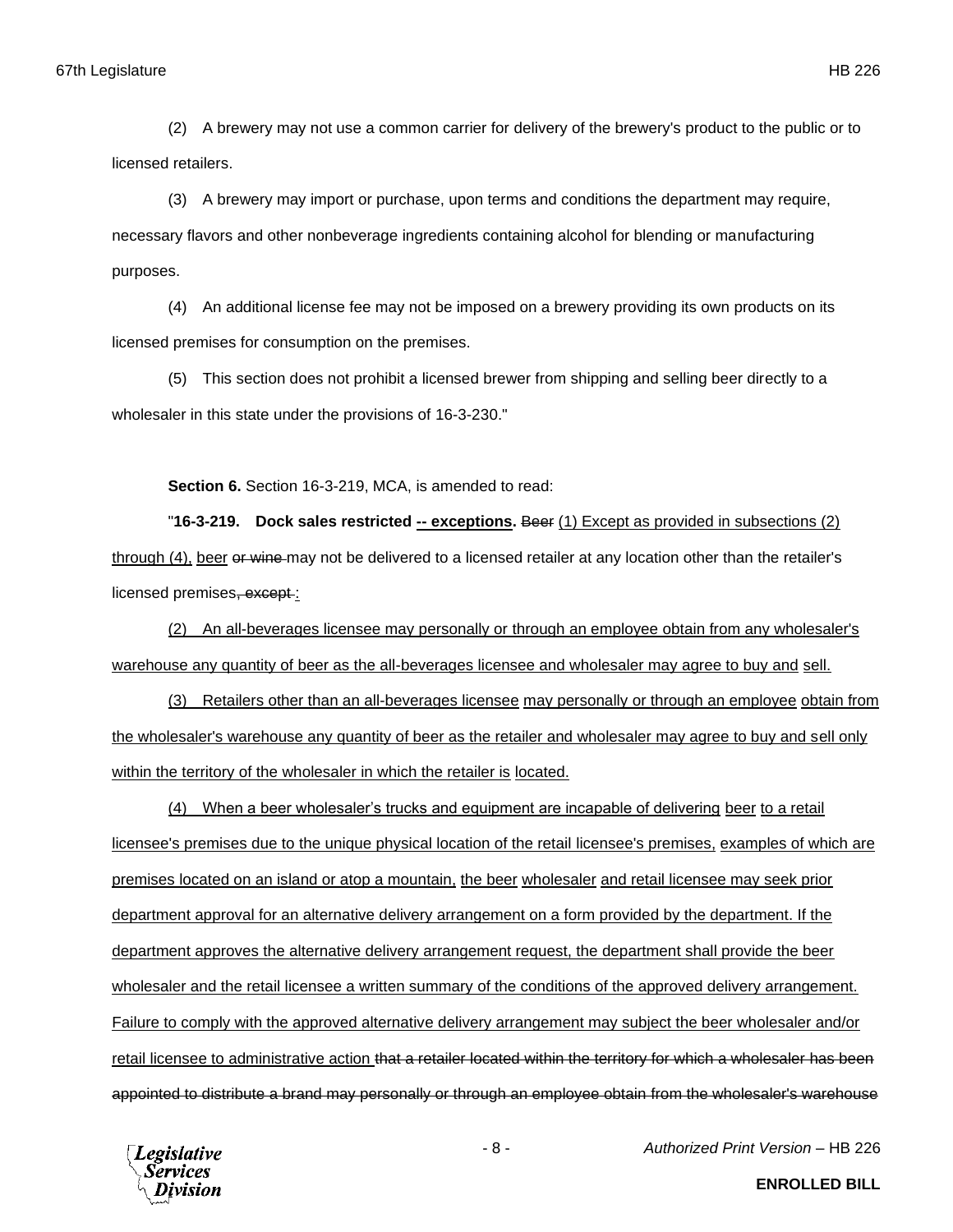quantities of beer not exceeding three barrels in packaged or draft form. An all-beverages licensee may upon presentation of the licensee's license or a photocopy of the license personally obtain from any wholesaler's warehouse the quantities of beer as the licensee and the wholesaler may agree to buy and sell."

**Section 7.** Section 16-3-303, MCA, is amended to read:

"**16-3-303. Sale of beer by retailer for consumption off premises.** It is lawful for an on-premises retailer to sell or furnish beer to the public in its original package, prepared servings, or in growlers, and the beer must be taken away from the premises of the retailer for consumption off the premises of the retailer. Growlers may not be filled in advance of sale and may be furnished by the consumer."

**Section 8.** Section 16-3-411, MCA, is amended to read:

"**16-3-411. Winery.** (1) A winery located in Montana and licensed pursuant to 16-4-107 may:

(a) import in bulk, bottle, produce, blend, store, transport, or export wine it produces;

- (b) sell wine it produces at wholesale to wine distributors;
- (c) sell wine it produces at retail at the winery directly to the consumer for consumption on or off the

premises;

(d) provide, without charge, wine it produces for consumption at the winery;

(e) purchase from the department or its licensees brandy or other distilled spirits for fortifying wine it produces;

(f) obtain a special event permit under 16-4-301;

(g) perform those operations and cellar treatments that are permitted for bonded winery premises under applicable regulations of the United States department of the treasury;

(h) sell wine at the winery to a licensed retailer who presents the retailer's license or a photocopy of the license; or

(i) obtain a direct shipment endorsement to ship table wine as provided in Title 16, chapter 4, part 11, directly to an individual in Montana who is at least 21 years of age; or

(j) offer wine in its original packaging, prepared servings, or growlers for curbside pickup between 8 a.m. and 2 a.m.



- 9 - *Authorized Print Version* – HB 226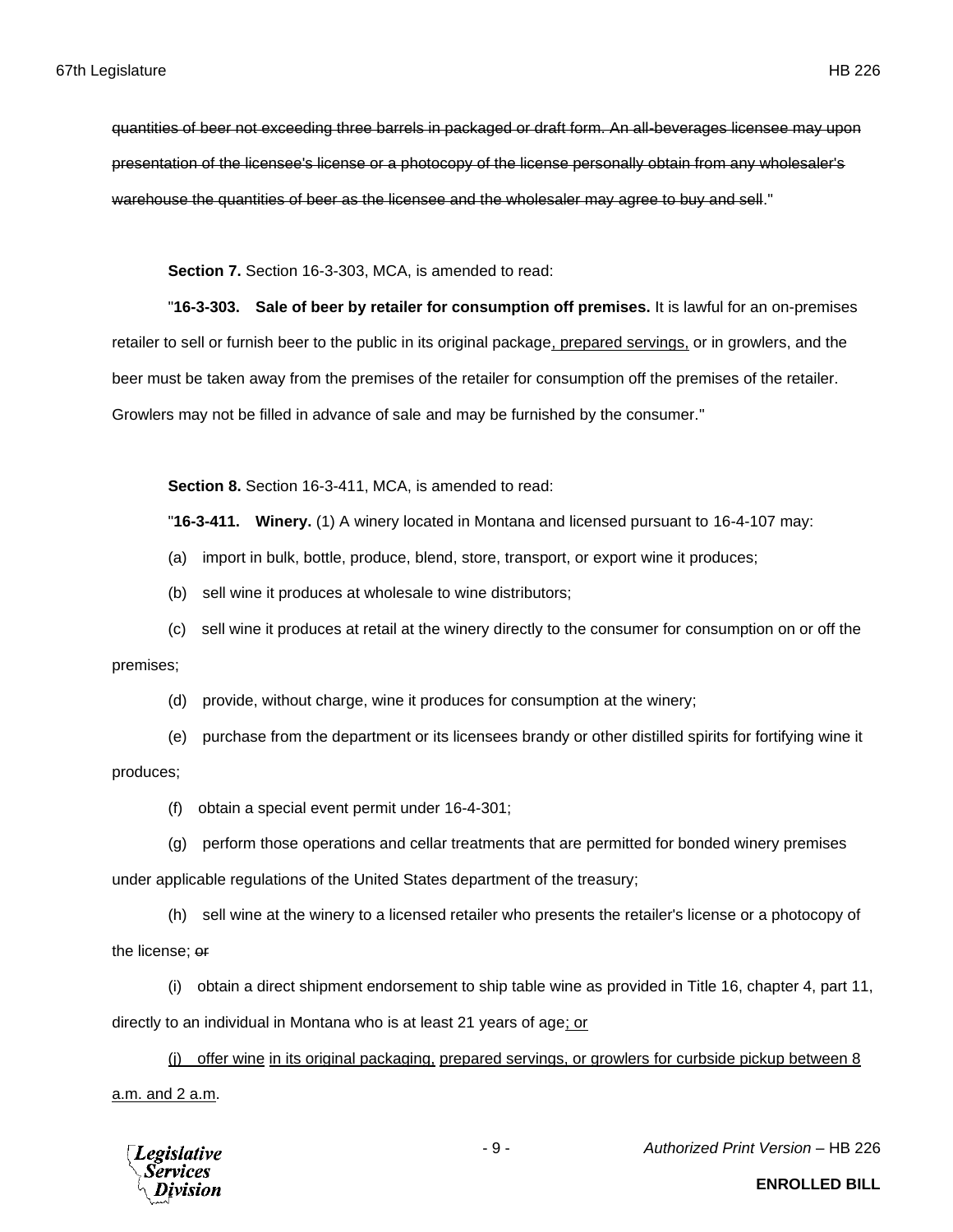(2) (a) A winery licensed pursuant to 16-4-107 may sell and deliver wine produced by the winery directly to licensed retailers if the winery:

(i) uses the winery's own equipment, trucks, and employees to deliver the wine and the wine delivered pursuant to this subsection (2)(a)(i) does not exceed 4,500 cases a year;

(ii) contracts with a licensed table wine distributor to ship and deliver the winery's wine to the retailer;

or

(iii) contracts with a common carrier to ship and deliver the winery's wine to the retailer and:

(A) the wine shipped and delivered by common carrier is shipped directly from the producer's winery or bonded warehouse;

(B) individual shipments delivered by common carrier are limited to three cases a day for each licensed retailer; and

(C) the shipments delivered by common carrier do not exceed 4,500 cases a year.

(b) If a winery uses a common carrier for delivery of the wine to licensed table wine distributors and retailers, the shipment must be:

(i) in boxes that are marked with the words: "Wine Shipment From Montana-Licensed Winery to Montana Licensee";

(ii) delivered to the premises of a licensed table wine distributor or licensed retailer who is in good standing; and

(iii) signed for by the wine distributor or retailer or its employee or agent.

(c) In addition to any records required to be maintained under 16-4-107, a winery that distributes wine within the state under this subsection (2) shall maintain records of all sales and shipments. The winery shall, pursuant to 16-1-411, electronically file a report in the manner and form prescribed by the department, reporting the amount of wine or hard cider, or both, that it shipped in the state during the preceding period, including the names and addresses of consignees or retailers, and other information that the department may determine to be necessary to ensure that distribution of wine or hard cider, or both, within this state conforms to the requirements of this code."

**Section 9.** Section 16-3-418, MCA, is amended to read:

**Legislative** *Services* Division

- 10 - *Authorized Print Version* – HB 226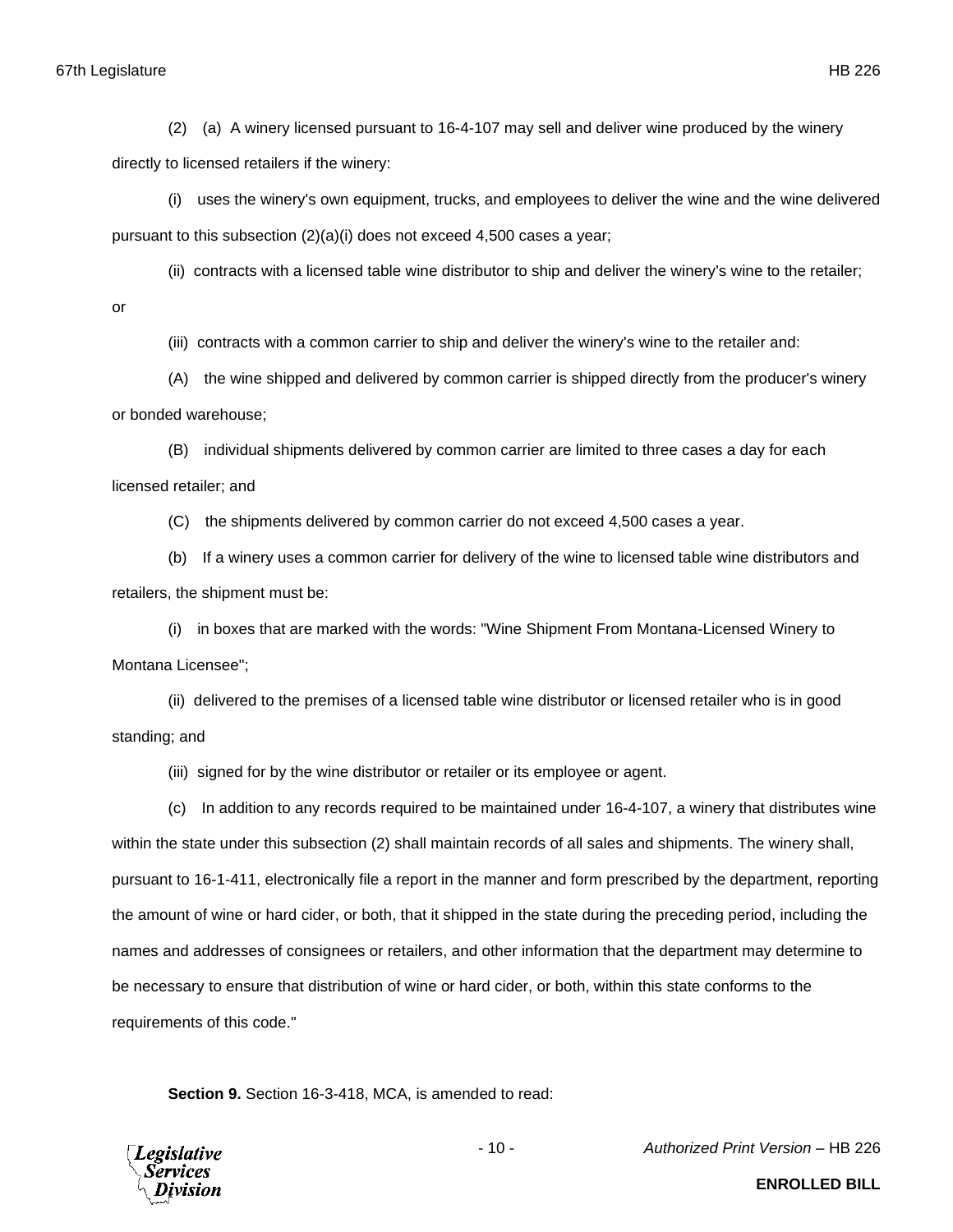## "**16-3-418. Dual appointments -- equal support -- alternate supplier -- dock sales.** (1) (a) A

supplier may appoint one or more table wine distributors to distribute its table wines in a specified territory. If the supplier appoints two or more table wine distributors to sell its table wines in the same or overlapping territories, the supplier shall offer the same prices, delivery, terms, and promotional support to each table wine distributor.

(b) A supplier may not appoint more than one table wine distributor to distribute its hard cider in a specified territory.

(c) For the purposes of this subsection (1), "table wine" has the meaning assigned in 16-1-106, but does not include hard cider.

(2) (a) The holder of an all-beverages license under chapter 4, part 2, may, upon presentation of the license or a photocopy of the license, personally obtain from any distributor's warehouse a quantity of table wine that the licensee may agree to buy and that the distributor may agree to sell.

(b) The holder of a license that permits on-premises consumption of alcoholic beverages under 16-4- 401(2) may, upon presentation of the license or a photocopy of the license, personally or through an employee, obtain from a winery, as provided in 16-3-411(1)(h), a quantity of table wine that the licensee may agree to buy and that the winery may agree to sell. Except as provided in subsections (2)(b) through (2)(d), table wine may not be delivered to a licensed retailer or liquor store agent at any location other than the retailer's licensed premises or agency liquor store.

(b) An all-beverages licensee may personally or through an employee obtain from any distributor's warehouse any quantity of table wine as the all-beverages licensee and distributor may agree to buy and sell.

(c) Liquor store agents or retailers other than all-beverages licensees may personally or through an employee obtain from the distributor's warehouse any quantity of table wine as the agent or retailer and distributor may agree to buy and sell only within the territory of the distributor in which the agent's liquor store or retailer is located.

(d) When a table wine distributor's trucks and equipment are incapable of delivering table wine to a retail licensee's premises due to the unique physical location of the retail licensee's premises, examples of which are premises located on an island or atop a mountain, the table wine distributor and retail licensee may seek prior department approval for an alternative delivery arrangement on a form provided by the department. If



- 11 - *Authorized Print Version* – HB 226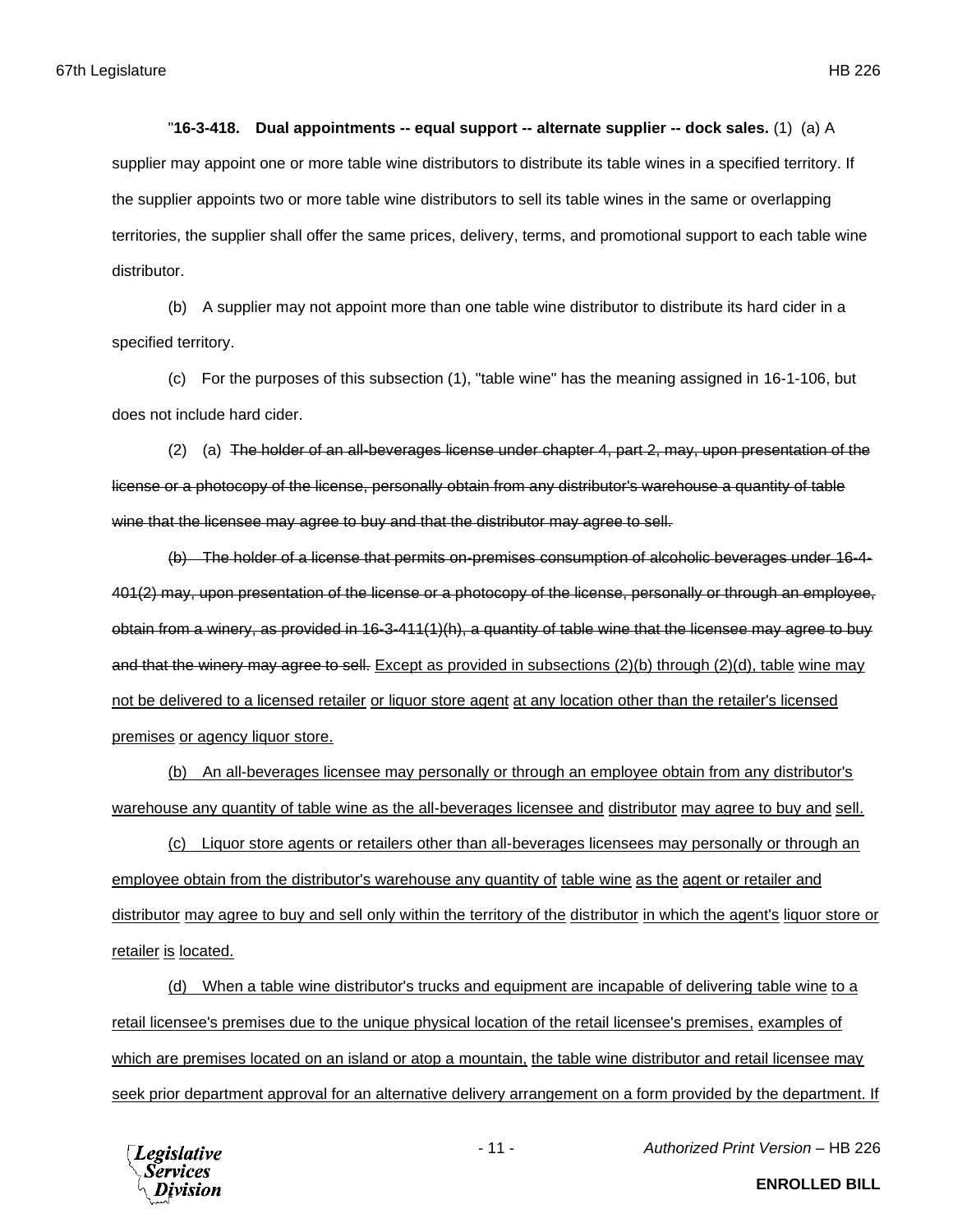the department approves the alternative delivery arrangement request, the department shall provide the table wine distributor and the retail licensee a written summary of the conditions of the approved delivery arrangement. Failure to comply with the approved alternative delivery arrangement may subject the table wine distributor and/or retail licensee to administrative action."

**Section 10.** Section 16-4-105, MCA, is amended to read:

"**16-4-105. Limit on retail beer licenses -- wine license amendments -- limitation on use of license -- exceptions -- competitive bidding -- rulemaking.** (1) Except as provided in 16-4-109, 16-4-110, 16-4-115, 16-4-420, and chapter 4, part 3, of this title, a license to sell beer at retail or beer and wine at retail, in accordance with the provisions of this code and the rules of the department, may be issued to any person or business entity that is approved by the department, subject to the following exceptions:

(a) The number of retail beer licenses that the department may issue for premises situated within incorporated cities and incorporated towns and within 5 miles of the corporate limits of the cities and towns must be determined on the basis of population prescribed in 16-4-502 as follows:

(i) in incorporated towns of 500 inhabitants or fewer and within 5 miles of the corporate limits of the towns, not more than one retail beer license;

(ii) in incorporated cities or incorporated towns of more than 500 inhabitants and not more than 2,000 inhabitants and within 5 miles of the corporate limits of the cities or towns, one retail beer license for every 500 inhabitants;

(iii) in incorporated cities of more than 2,000 inhabitants and within 5 miles of the corporate limits of the cities, four retail beer licenses for the first 2,000 inhabitants, two additional retail beer licenses for the next 2,000 inhabitants or major fraction of 2,000 inhabitants, and one additional retail beer license for each additional 2,000 inhabitants.

(b) The number of inhabitants in each incorporated city or incorporated town, exclusive of the number of inhabitants residing within 5 miles of the corporate limits of the city or town, governs the number of retail beer licenses that may be issued for use within the city or town and within 5 miles of the corporate limits of the city or town. The distance of 5 miles from the corporate limits of an incorporated city or incorporated town must be measured in a straight line from the nearest entrance of the premises proposed for licensing to the nearest



- 12 - *Authorized Print Version* – HB 226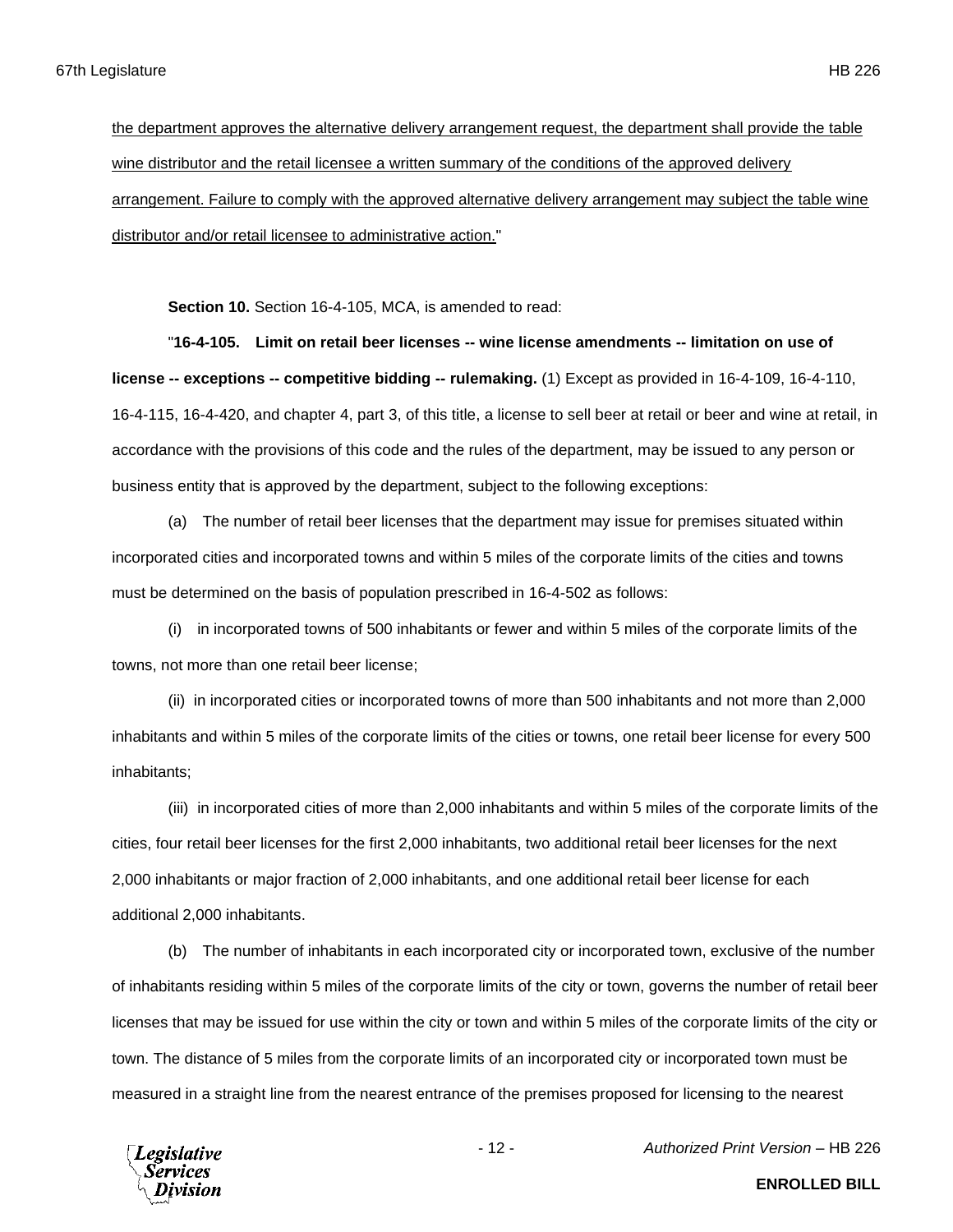corporate boundary of the city or town. A license that is restricted by quota limitations in this section may not be located farther than:

(i) the county boundary within which the incorporated city or incorporated town is located; or

(ii) the line that separates the incorporated city's or incorporated town's boundary from another incorporated city or incorporated town as specified in this section.

(c) (i) When the 5-mile boundary of one incorporated city or incorporated town overlaps the 5-mile boundary of another incorporated city or incorporated town, the quota area for each city or town terminates in a straight line equidistant between each city or town.

(ii) If there are more than two overlapping quota areas, the quota area for each city or town terminates from the center of the overlap in a straight line to the intersecting exterior point of overlap. Licenses existing as of November 24, 2017, will be designated as belonging to whichever quota area they are in as a result of the straight line equidistant between each city or town, except for the following:

(A) In the Helena and East Helena previously combined quota area, the straight line will be drawn connecting the two outermost edges of the Helena corporate boundaries and extend outward to the quota area boundaries. Any license existing as of November 24, 2017, with a physical address of Helena will become a Helena license or with a physical address of East Helena will become an East Helena license, regardless of where it falls in the new quota areas.

(B) In the Pinesdale and Hamilton previously combined quota area, the straight line will be drawn along Mill Creek road to the quota area boundaries.

(C) In the Polson and Ronan quota areas, the straight line will be drawn from U.S. highway 93 west on Pablo West road to the quota area boundary and east on Clairmont road extending out to the quota area boundary. Any license existing as of November 24, 2017, within the Polson quota area will become a Polson license, regardless of where it falls in the new quota areas. Any license existing as of November 24, 2017, within the Ronan quota area will become a Ronan license, regardless of where it falls in the new quota areas.

(d) Retail beer licenses of issue on March 7, 1947, and retail beer licenses issued under 16-4-110 that are in excess of the limitations in this section are renewable, but new licenses may not be issued in violation of the limitations.

(e) The limitations do not prevent the issuance of a nontransferable and nonassignable retail beer

**Legislative** Services

- 13 - *Authorized Print Version* – HB 226

**ENROLLED BILL**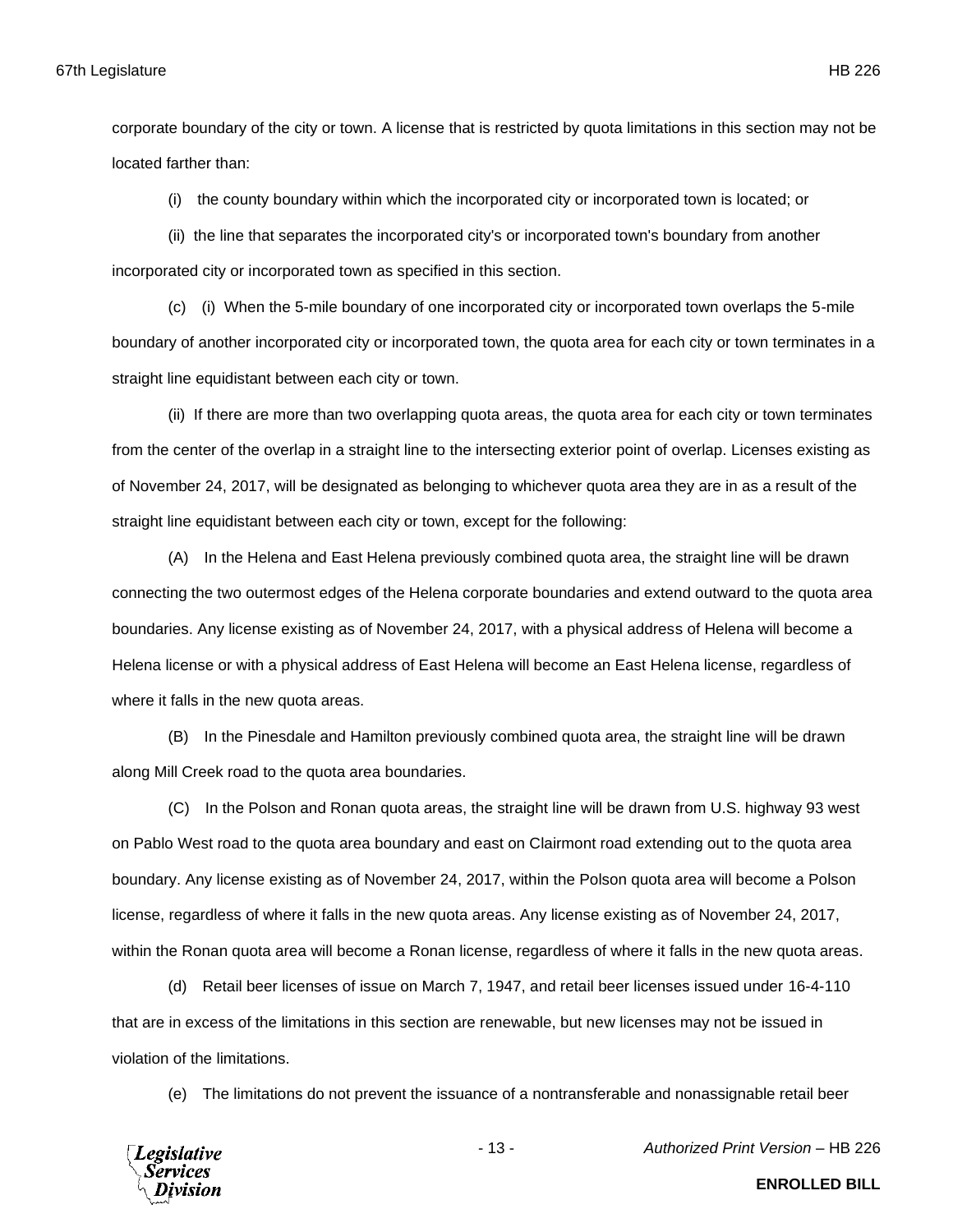license to an enlisted persons', noncommissioned officers', or officers' club located on a state or federal military reservation on May 13, 1985, or to a post of a nationally chartered veterans' organization or a lodge of a recognized national fraternal organization if the veterans' or fraternal organization has been in existence for a period of 5 years or more prior to January 1, 1949.

(f) The number of retail beer licenses that the department may issue for use at premises situated outside of any incorporated city or incorporated town and outside of the area within 5 miles of the corporate limits or for use at premises situated within any unincorporated area must be determined by the department in its discretion, except that a retail beer license may not be issued for any premises so situated unless the department determines that the issuance of the license is required by public convenience and necessity pursuant to 16-4-203. Subsection  $(7)$  (8) does not apply to licenses issued under this subsection (1)(f). The owner of the license whose premises are situated outside of an incorporated city or incorporated town may offer gambling, regardless of when the license was issued, if the owner and premises qualify under Title 23, chapter 5, part 3, 5, or 6.

(2) (a) For a period of 12 years after November 24, 2017, existing licenses or licenses that resulted from applications in process as of November 24, 2017, in either of two quota areas that were established as provided in subsection (1)(c) may be transferred between the two quota areas if they were part of the combined quota area prior to November 24, 2017.

(b) If any new retail beer licenses are allowed by separating a combined quota area that existed as of November 24, 2017, as provided in subsection (1)(c), the department shall publish the availability of no more than one new beer license a year until the quota has been reached.

(c) If any new retail beer licenses are allowed by license transfers as provided in subsection (2)(a), the department may publish the availability of more than one new license a year until the quota has been reached.

(3) A license issued under subsection (1)(f) that becomes located within 5 miles of an incorporated city or town because of annexation after April 15, 2005, may not be transferred to another location within the city quota area any sooner than 5 years from the date of the annexation.

(4) When the department determines that a quota area is eligible for a new retail beer license under subsection (1) or (2)(b), the department shall use a competitive bidding process as provided in 16-4-430 to



- 14 - *Authorized Print Version* – HB 226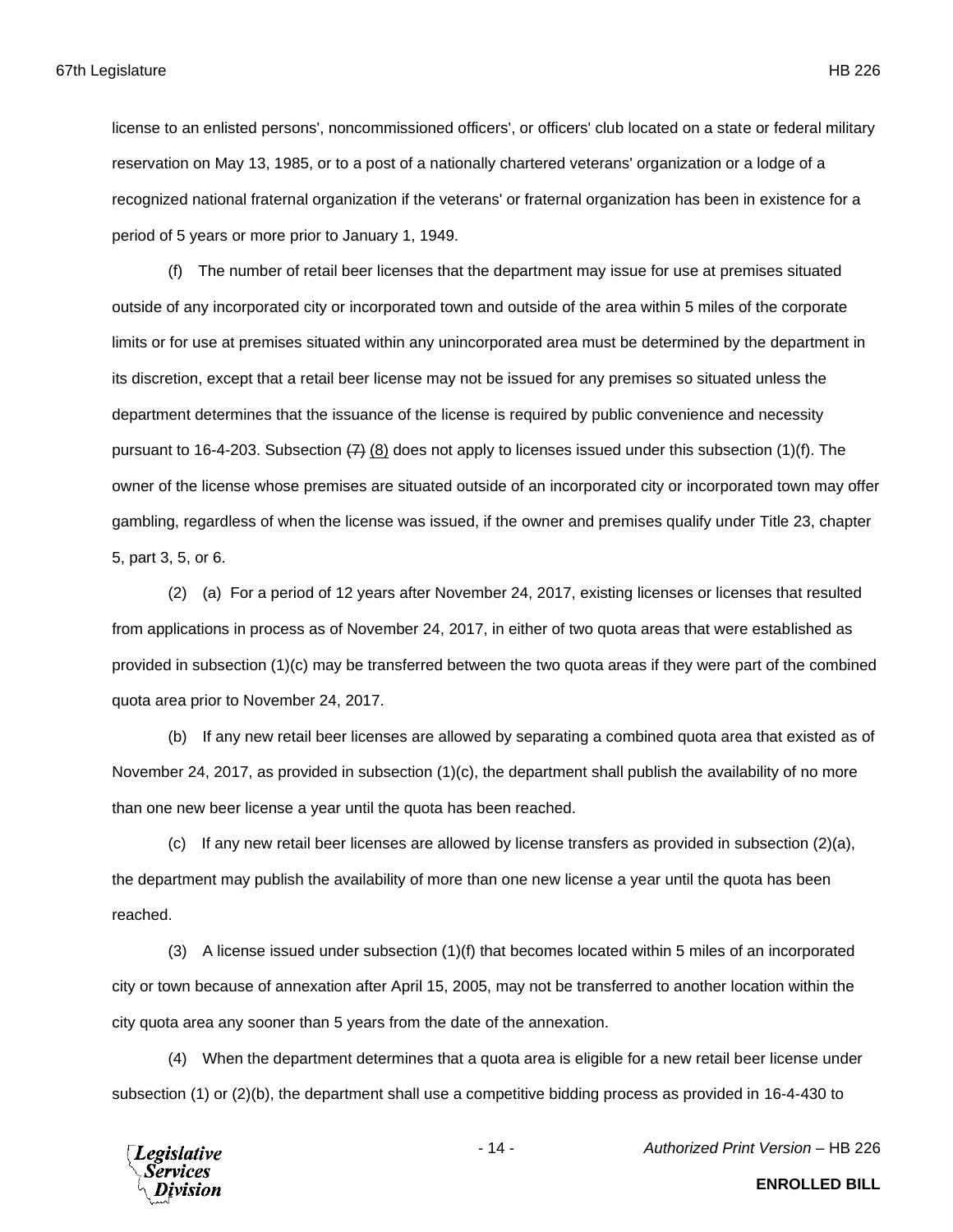determine the party afforded the opportunity to apply for the new license.

(5) Except as provided in subsection (2)(b), when more than one new beer license becomes available at the same time in the same quota area, the department shall conduct a separate competitive bidding process at separate times for each available license.

(6) A person holding a license to sell beer for consumption on the premises at retail may apply to the department for an amendment to the license permitting the holder to sell wine as well as beer. The department may issue an amendment if it finds, on a satisfactory showing by the applicant, that the sale of wine for consumption on the premises would be supplementary to a restaurant or prepared-food business. Except for beer and wine licenses issued pursuant to 16-4-420, a person holding a beer and wine license may sell wine for consumption on or off the premises. Nonretention of the beer license, for whatever reason, means automatic loss of the wine amendment license.

(7) A license issued under this section may offer curbside pickup between 8 a.m. and 2 a.m. in original packaging, prepared servings, or growlers.

 $(7)(8)$  Except as provided in subsection (1)(f), a license issued pursuant to this section after October 1, 1997, must have a conspicuous notice that the license may not be used for premises where gambling is conducted.

 $(8)(9)$  An applicant for a license issued through a competitive bidding process in 16-4-430 shall pay a \$25,000 new license fee and in subsequent years pay the annual fee for the license as provided in 16-4-501.

(9)(10) The department may adopt rules to implement this section."

**Section 11.** Section 16-4-110, MCA, is amended to read:

"**16-4-110. Beer license for tribal alcoholic beverages licensee or enlisted personnel, noncommissioned officers', or officers' club.** (1) Upon application and qualification, the department shall issue a license to sell beer for consumption on the premises to:

(a) a tribal alcoholic beverages licensee who operates the business within the exterior boundaries of a Montana Indian reservation under a tribal license issued prior to January 1, 1985;

(b) an enlisted personnel, noncommissioned officers', or officers' club located on a state or federal military reservation in Montana on May 13, 1985.



- 15 - *Authorized Print Version* – HB 226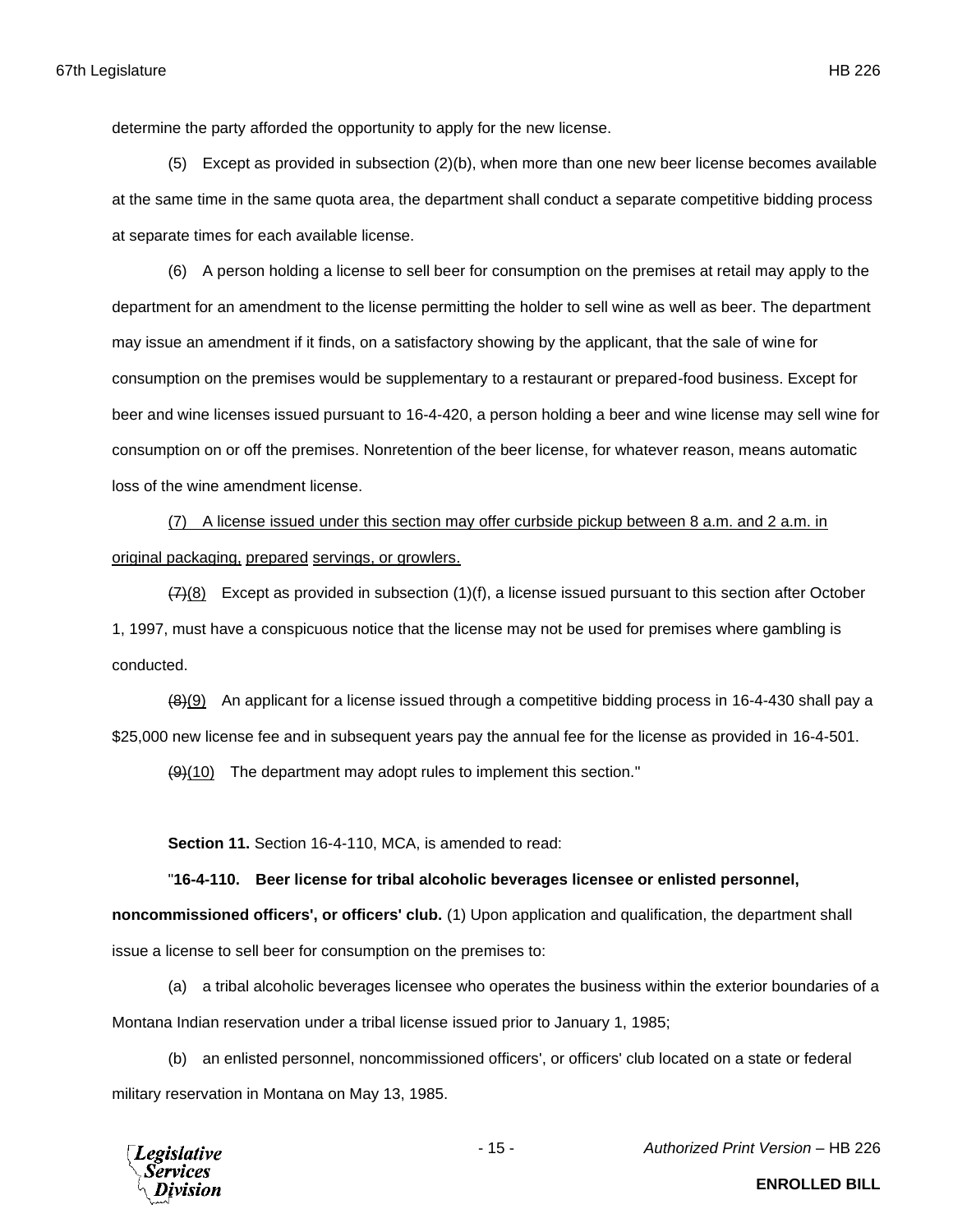(2) A license issued under the provisions of subsection (1) is not subject to the quota limitations of 16-

4-105.

(3) Upon application and approval by the department, a license issued under subsection (1)(a) may be transferred to another qualified applicant, but only to a location within the quota area and the exterior boundaries of the Montana Indian reservation for which the license was originally issued.

(4) A license issued under this section is subject to all statutes and rules governing licenses to sell beer at retail for on-premises consumption.

(5) A license issued under this section may offer curbside pickup between 8 a.m. and 2 a.m. in original packaging, prepared servings, or growlers."

**Section 12.** Section 16-4-115, MCA, is amended to read:

"**16-4-115. Beer and wine licenses for off-premises consumption.** (1) A retail license to sell beer or table wine, or both, in the original packages for off-premises consumption may be issued only to a person, firm, or corporation that is approved by the department as a person, firm, or corporation qualified to sell beer or table wine, or both. If the premises proposed for licensing are operated in conjunction with another business, that business must be a grocery store or drugstore licensed as a pharmacy. The number of licenses that the department may issue is not limited by the provisions of 16-4-105 but must be determined by the department in the exercise of its sound discretion, and the department may in the exercise of its sound discretion grant or deny an application for any license or suspend or revoke any license for cause.

(2) Upon receipt of a completed application for a license under this section, accompanied by the necessary license fee as provided in 16-4-501, the department shall request that the department of justice make a background investigation of all matters relating to the application.

(3) Based on the results of the investigation or in exercising its sound discretion as provided in subsection (1), the department shall determine whether:

(a) the applicant is qualified to receive a license;

(b) the applicant's premises are suitable for the carrying on of the business; and

(c) the requirements of this code and the rules promulgated by the department are met and complied with.



- 16 - *Authorized Print Version* – HB 226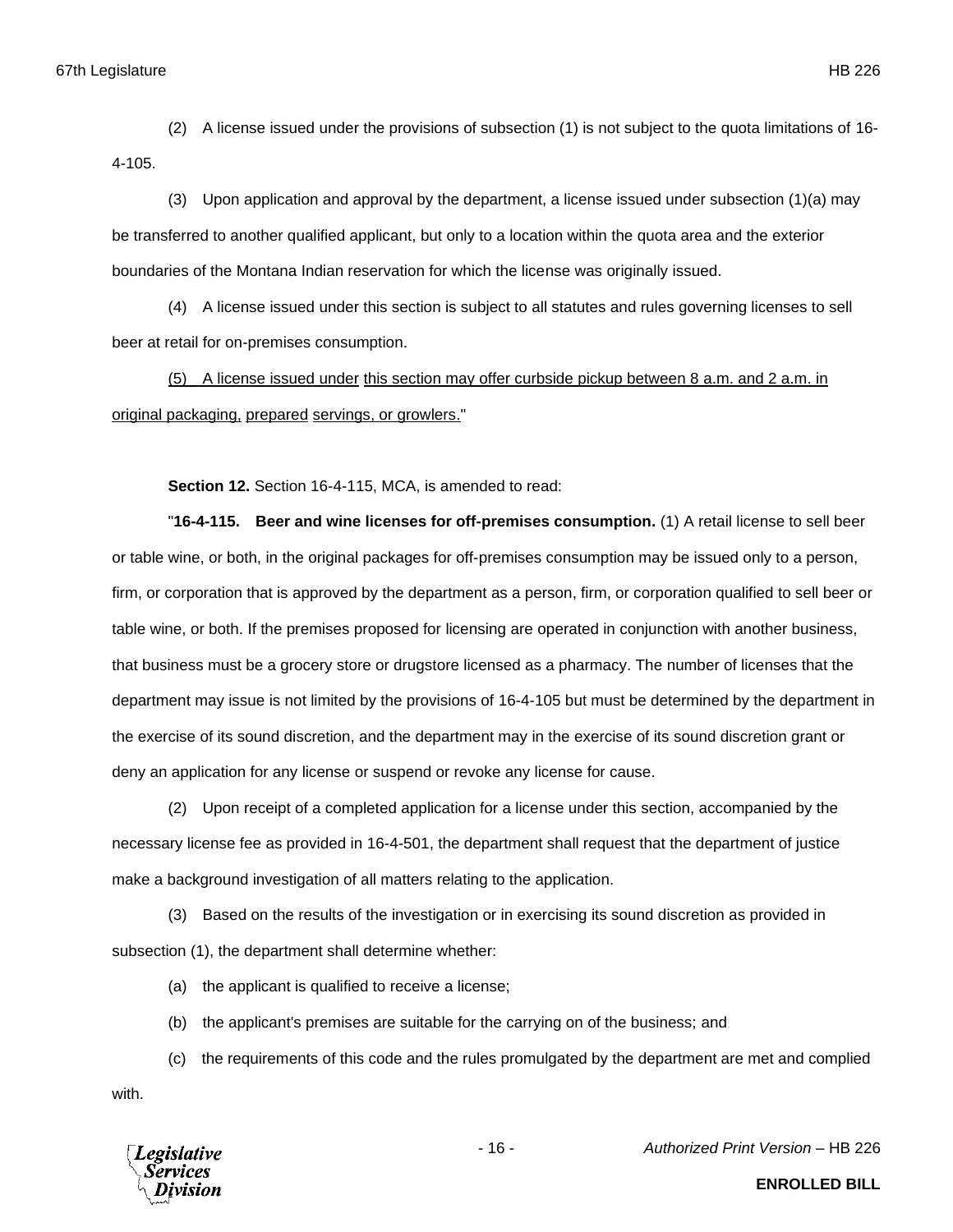(4) License applications submitted under this section are not subject to the provisions of 16-4-203 and 16-4-207.

(5) If the premises proposed for licensing under this section are a new or remodeled structure, the department may issue a conditional license prior to completion of the premises upon reasonable evidence that the premises will be suitable for the carrying on of business.

(6) A license issued under this section may offer curbside pickup between 8 a.m. and 2 a.m. in original packaging."

**Section 13.** Section 16-4-201, MCA, is amended to read:

"**16-4-201. All-beverages license quota.** (1) Except as otherwise provided by law, a license to sell liquor, beer, and table wine at retail, an all-beverages license, in accordance with the provisions of this code and the rules of the department, may be issued to any person who is approved by the department as a fit and proper person to sell alcoholic beverages, except that the number of all-beverages licenses that the department may issue for premises situated within incorporated cities and incorporated towns and within 5 miles of the corporate limits of those cities and towns must be determined on the basis of population prescribed in 16-4-502 as follows:

(a) in incorporated towns of 500 inhabitants or fewer and within 5 miles of the corporate limits of the towns, not more than two retail licenses;

(b) in incorporated cities or incorporated towns of more than 500 inhabitants and not more than 3,000 inhabitants and within 5 miles of the corporate limits of the cities and towns, three retail licenses for the first 1,000 inhabitants and one retail license for each additional 1,000 inhabitants;

(c) in incorporated cities of more than 3,000 inhabitants and within 5 miles of the corporate limits of the cities, five retail licenses for the first 3,000 inhabitants and one retail license for each additional 1,500 inhabitants.

(2) The number of inhabitants in each incorporated city or incorporated town, exclusive of the number of inhabitants residing within 5 miles of the corporate limits of the city or town, governs the number of retail licenses that may be issued for use within the city or town and within 5 miles of the corporate limits of the city or town. The distance of 5 miles from the corporate limits of any incorporated city or incorporated town must be



- 17 - *Authorized Print Version* – HB 226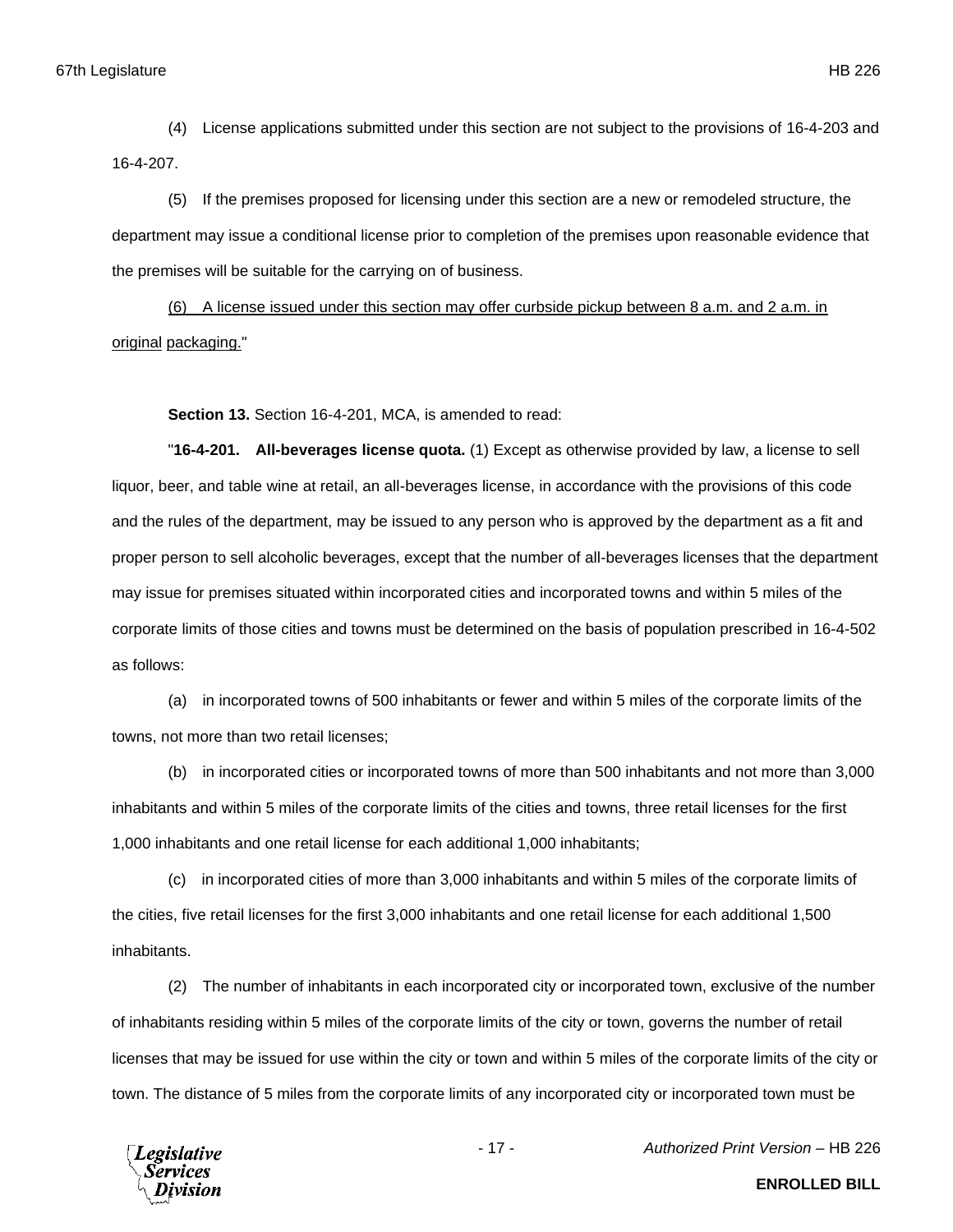measured in a straight line from the nearest entrance of the premises proposed for licensing to the nearest corporate boundary of the city or town. A license that is restricted by quota limitations in this section may not be located farther than:

(a) the county boundary within which the incorporated city or incorporated town is located; or

(b) the line that separates the incorporated city's or incorporated town's boundary from another incorporated city or incorporated town as specified in this section.

(3) (a) When the 5-mile boundary of one incorporated city or incorporated town overlaps the 5-mile boundary of another incorporated city or incorporated town, the quota area for each city or town terminates in a straight line equidistant between each city or town.

(b) If there are more than two overlapping quota areas, the quota area for each city or town terminates from the center of the overlap in a straight line to the intersecting exterior point of overlap. Licenses existing as of November 24, 2017, will be designated as belonging to whichever quota area they are in as a result of the straight line equidistant between each city or town, except for the following:

(i) In the Helena and East Helena previously combined quota area, the straight line will be drawn connecting the two outermost edges of the Helena corporate boundaries and extend outward to the quota area boundaries. Any license existing as of November 24, 2017, with a physical address of Helena will become a Helena license or with a physical address of East Helena will become an East Helena license, regardless of where it falls in the new quota areas.

(ii) In the Pinesdale and Hamilton previously combined quota area, the straight line will be drawn along Mill Creek road to the quota area boundaries.

(iii) In the Polson and Ronan quota areas, the straight line will be drawn from U.S. highway 93 west on Pablo West road to the quota area boundary and east on Clairmont road extending out to the quota area boundary. Any license existing as of November 24, 2017, within the Polson quota area will become a Polson license, regardless of where it falls in the new quota areas. Any license existing as of November 24, 2017, within the Ronan quota area will become a Ronan license, regardless of where it falls in the new quota areas.

(4) For a period of 12 years after November 24, 2017, existing licenses or licenses that resulted from applications in process as of November 24, 2017, in either of two quota areas that were established as provided in subsection (3) may be transferred between the two quota areas if they were part of the combined



- 18 - *Authorized Print Version* – HB 226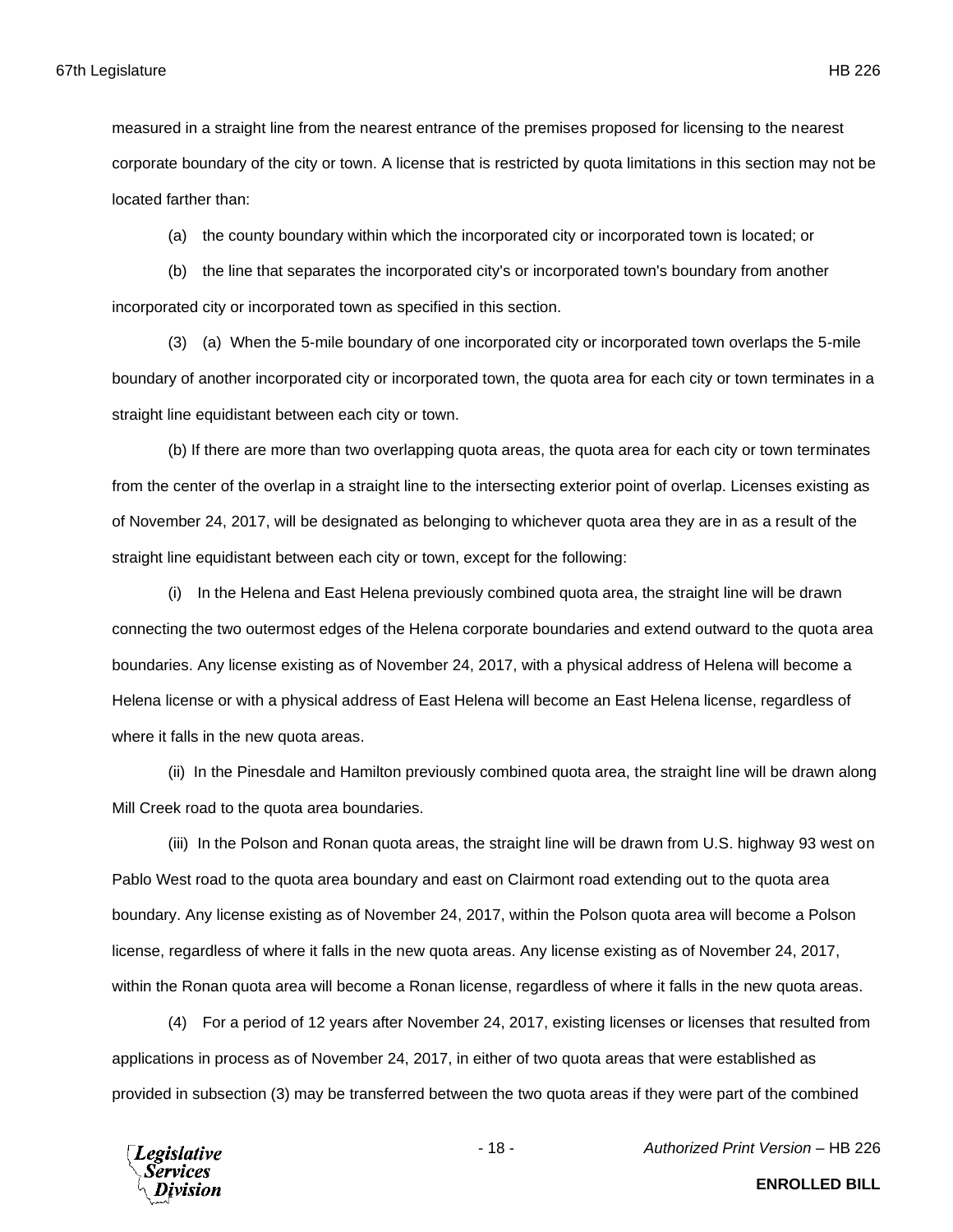quota area prior to November 24, 2017.

(5) (a) If any new retail all-beverages licenses are allowed by separating a combined quota area that existed as of November 24, 2017, as provided in subsection (3), the department shall publish the availability of no more than one new retail all-beverages license a year until the quota has been reached. The department shall use a competitive bidding process as provided in 16-4-430 to determine the party afforded the opportunity to apply for the new license.

(b) If any new all-beverages licenses are allowed by license transfers as provided in subsection (4), the department may publish the availability of more than one new license a year until the quota has been reached.

(6) Except as provided in subsection (5)(a), when more than one new all-beverages license becomes available at the same time in the same quota area, the department shall conduct a separate competitive bidding process at separate times for each available license.

(7) Retail all-beverages licenses of issue on March 7, 1947, and all-beverages licenses issued under 16-4-209 that are in excess of the limitations in subsections (1) and (2) are renewable, but new licenses may not be issued in violation of the limitations.

(8) The limitations in subsections (1) and (2) do not prevent the issuance of a nontransferable and nonassignable, as to ownership only, retail license to:

(a) an enlisted personnel, noncommissioned officers', or officers' club located on a state or federal military reservation on May 13, 1985;

(b) any post of a nationally chartered veterans' organization or any lodge of a recognized national fraternal organization if the veterans' or fraternal organization has been in existence for a period of 5 years or more prior to January 1, 1949; or

(c) a continuing care retirement community as provided in 16-4-315.

(9) The number of retail all-beverages licenses that the department may issue for use at premises situated more than 5 miles outside of any incorporated city or incorporated town may not be more than one license for each 750 in population of the county after excluding the population of incorporated cities and incorporated towns in the county.

(10) An all-beverages license issued under subsection (9) that becomes located within 5 miles of an



- 19 - *Authorized Print Version* – HB 226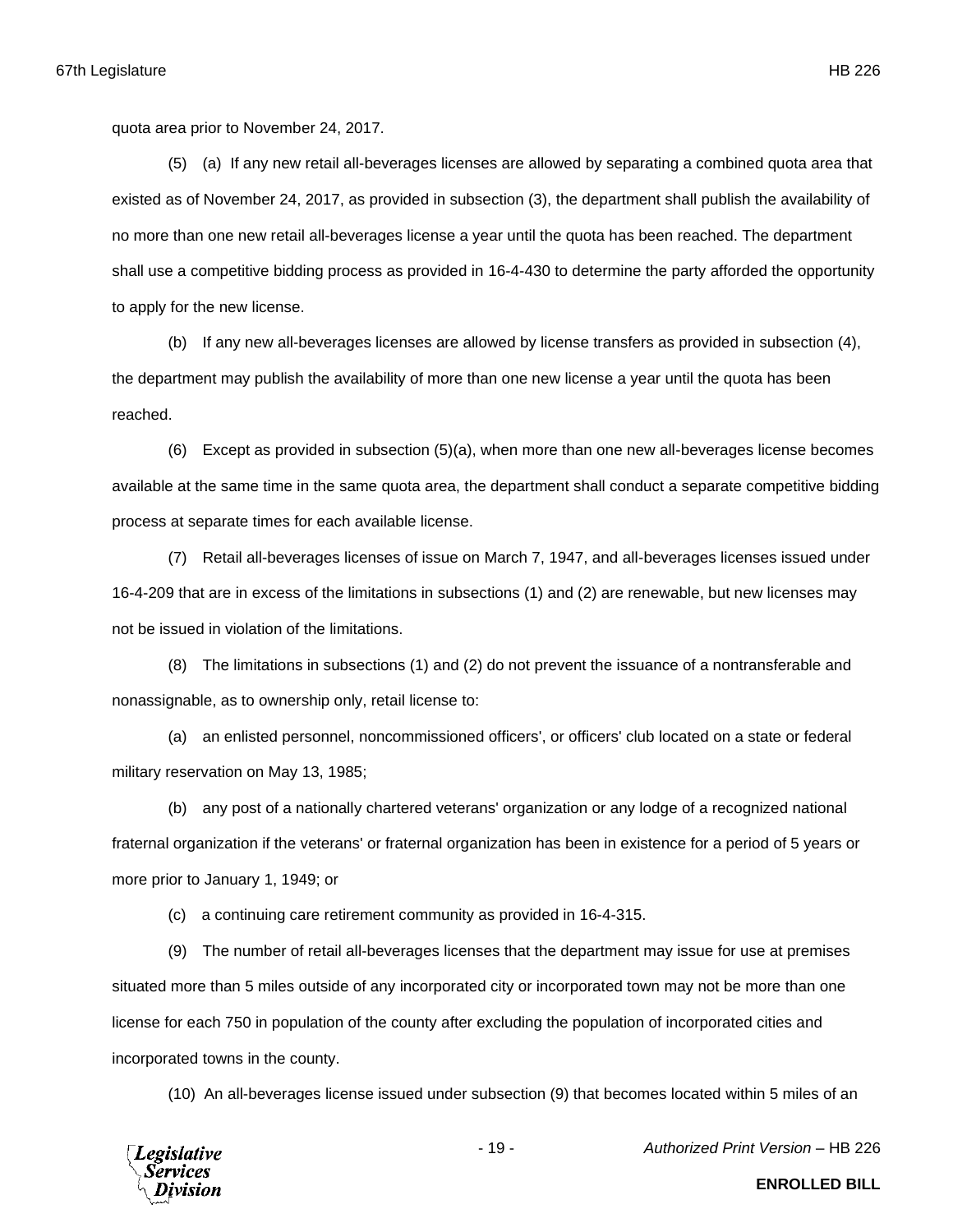incorporated city or town because of annexation after April 15, 2005, may not be transferred to another location within the city quota area any sooner than 5 years from the date of annexation.

(11) A license issued under this section may offer curbside pickup between 8 a.m. and 2 a.m. in original packaging, prepared servings, or growlers.

(11)(12) The department may adopt rules to implement this section."

**Section 14.** Section 16-4-208, MCA, is amended to read:

"**16-4-208. Airport all-beverages license.** (1) The department of revenue shall issue one allbeverages license, to be known as a public airport all-beverages license, for use at each publicly owned airport served by scheduled airlines and enplaning and deplaning a minimum total of 20,000 passengers annually when:

(a) application is made;

(b) upon finding that this license is justified by public convenience and necessity, including the

convenience and necessity of the public traveling by scheduled airlines; and

(c) following a hearing as provided in 16-4-207.

(2) Application shall must be made by the agency owning and operating the airport. The agency

owning and operating the airport may lease the airport all-beverages license to an individual or entity approved by the department.

(3) A public airport all-beverages license and all retail alcoholic beverage sales thereunder shall under

it must be subject to all statutes and rules governing all-beverages licenses.

(4) The department of revenue shall issue a public airport all-beverages license to a qualified applicant regardless of the number of all-beverages licenses already issued within the all-beverages license quota area in which the airport is situated.

(5) A license issued under this section may offer curbside pickup between 8 a.m. and 2 a.m. in original packaging, prepared servings, or growlers."

**Section 15.** Section 16-4-209, MCA, is amended to read:

"**16-4-209. All-beverages license for tribal alcoholic beverages licensee or enlisted personnel,** 



- 20 - *Authorized Print Version* – HB 226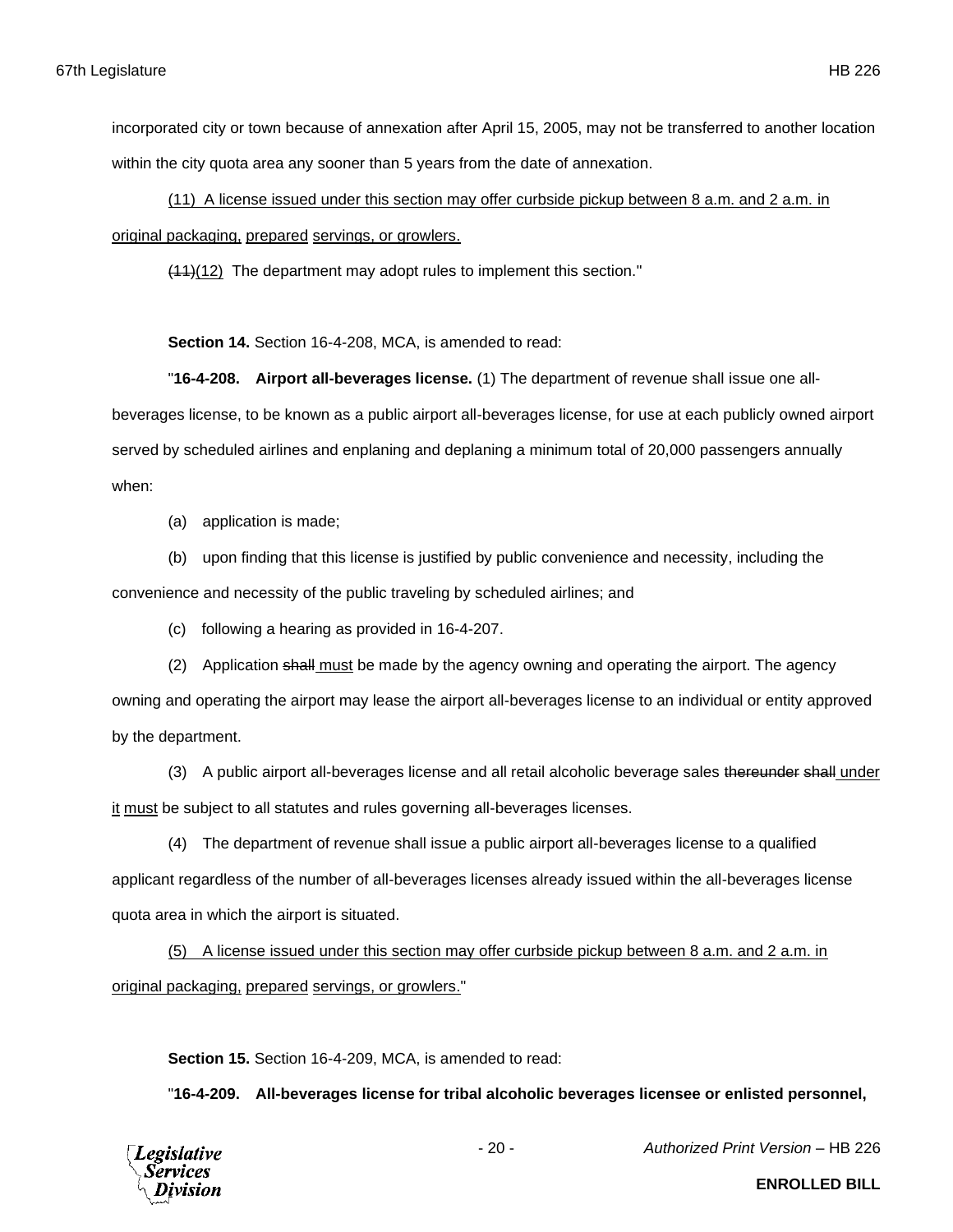**noncommissioned officers', or officers' club.** (1) Upon application and qualification, the department shall issue an all-beverages license to:

(a) a tribal alcoholic beverages licensee who operates the business within the exterior boundaries of a Montana Indian reservation under a tribal license issued prior to January 1, 1985;

(b) an enlisted personnel, noncommissioned officers', or officers' club located on a state or federal military reservation in Montana on May 13, 1985.

(2) A license issued under the provisions of subsection (1) is not subject to the quota limitations of 16- 4-201.

(3) Upon application and approval by the department, a license issued under subsection (1)(a) may be transferred to another qualified applicant, but the license may be transferred only to a location within the quota area and the exterior boundaries of the Montana Indian reservation for which the license was originally issued.

(4) A license issued under this section is subject to all statutes and rules governing all-beverages licenses.

(5) A license issued under this section may offer curbside pickup between 8 a.m. and 2 a.m. in original packaging, prepared servings, or growlers."

**Section 16.** Section 16-4-213, MCA, is amended to read:

"**16-4-213. Resort retail all-beverages licenses.** (1) After a resort area has been approved, applications may be filed with the department for the issuance of resort retail all-beverages licenses within the resort area.

(2) (a) Except as provided in subsections  $(2)(b)$  and  $(2)(c)$ , the department may issue one resort retail all-beverages license for the first 100 accommodation units and an additional license for each additional 50 accommodation units within an approved resort area as long as the recreational facilities under 16-4-212 have also been completed.

(b) For a resort area with a perimeter containing at least 1,000 contiguous acres that has a current actual valuation of completed recreational facilities, including land and improvements, of not less than \$30 million, the department may issue up to 10 resort retail all-beverages licenses regardless of the number of



- 21 - *Authorized Print Version* – HB 226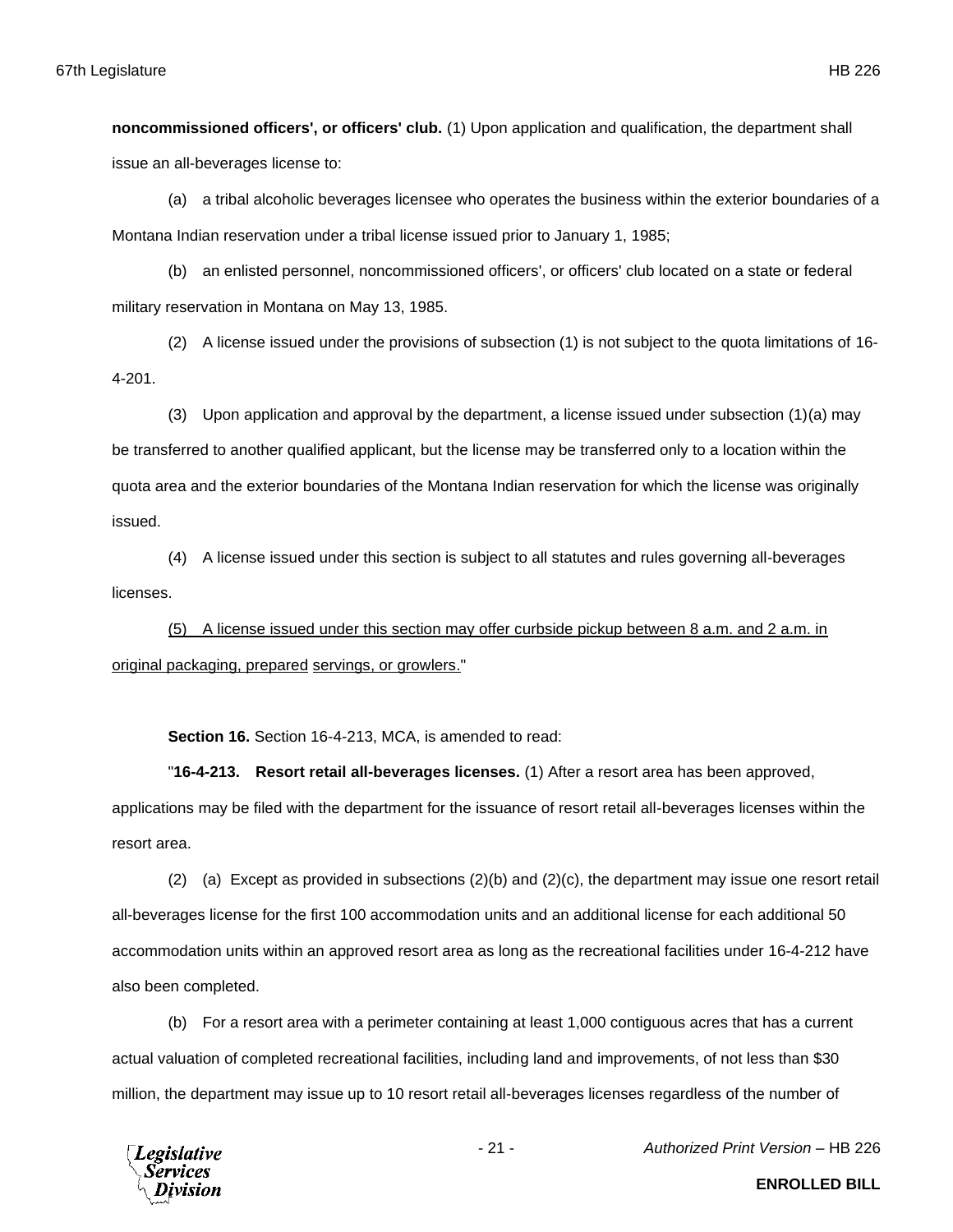accommodation units.

(c) A resort area designation application to the department that received approval prior to January 1, 1999, is entitled to the issuance of one resort retail all-beverages license for a \$20,000 license fee. Any additional resort retail all-beverages licenses issued to a resort area under this subsection (2)(c) must meet the accommodation unit requirement in subsection (2)(a) of this section and pay the license fee and renewal fees as provided in 16-4-501.

(d) For purposes of this code, "accommodation unit" means a unit that is available for short-term guest rental and includes:

(i) a single-family home;

(ii) a single unit of an apartment, condominium, or multiplex;

(iii) a single room of a hotel or motel; or

(iv) similar living space for occupants making up a single household. A space under this subsection (2)(d)(iv) must be distinctly separated from other living spaces within the building and have its own sleeping, bath, and toilet facilities.

(3) Regardless of how many resort area all-beverages licenses are issued in a resort area, no more than 20 gambling machine permits may be issued for the resort area.

(4) A resort retail all-beverages license within the resort area:

(a) is subject to all other requirements of an all-beverages license in this code;

- (b) is not subject to the quota limitations set forth in 16-4-201; and
- (c) is transferable to another location within the boundaries of the resort area or to another owner to

be used at a location within the boundaries of the resort area.

(5) For licenses issued under this section, the delivery of alcohol is allowed to the accommodation

units on the designated resort area property as long as the purchaser is present, the purchaser's age is verified, and the purchaser is not intoxicated.

(6) A license issued under this section may offer curbside pickup between 8 a.m. and 2 a.m. in original packaging, prepared servings, or growlers.

 $(6)(7)$  Employees of the resort licensee who sell, serve, or deliver alcohol must be trained as provided in 16-4-1005."



- 22 - *Authorized Print Version* – HB 226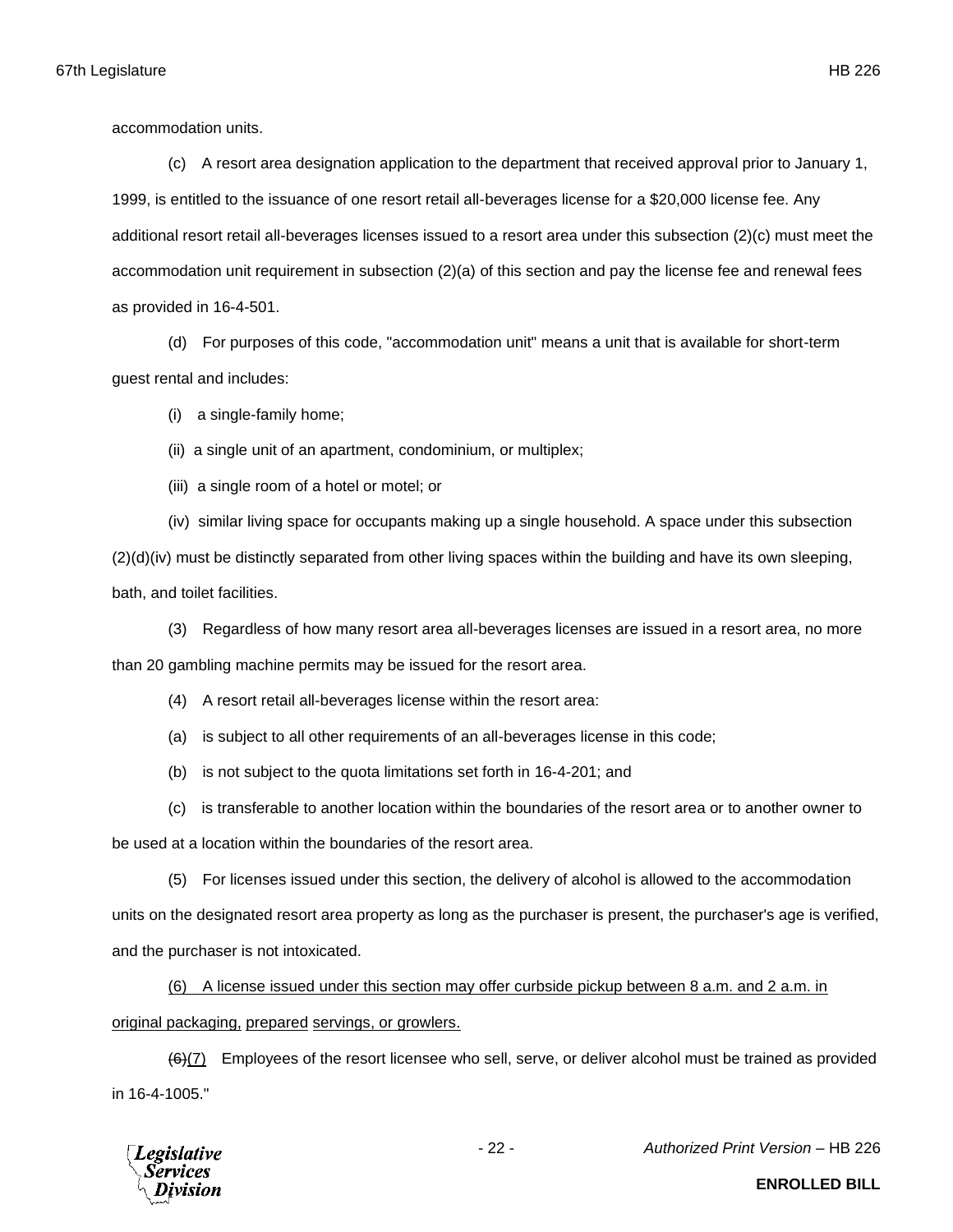**Section 17.** Section 16-4-312, MCA, is amended to read:

"**16-4-312. Domestic distillery.** (1) A distillery located in Montana and licensed pursuant to 16-4-311 may:

(a) import necessary products in bulk;

(b) bottle, produce, blend, store, transport, or export liquor that it produces;

(c) perform those operations that are permitted for bonded distillery premises under applicable

regulations of the United States department of the treasury.

(2) (a) A distillery that is located in Montana and licensed pursuant to 16-4-311 shall sell liquor to the department under this code, and the department shall include the distillery's liquor as a listed product.

(b) The distillery may use a common carrier for delivery of the liquor to the department.

(c) A distillery that produces liquor within the state under this subsection (2) shall maintain records of all sales and shipments. The distillery shall furnish monthly and other reports concerning quantities and prices of liquor that it ships to the department and other information that the department may determine to be necessary to ensure that distribution of liquor within this state conforms to the requirements of this code.

(3) A microdistillery may:

(a) provide, with or without charge, not more than 2 ounces of liquor that it produces at the

microdistillery to consumers for consumption on the premises-prepared servings though curbside pickup between 10 a.m. and 8 p.m. or consumption on the premises between 10 a.m. and 8 p.m.; or A microdistillery may not sell or give more than 2 ounces of liquor to an individual for on-premises consumption during a business day.

(b) sell liquor in original packaging that it produces at retail at the distillery between the hours of 8 a.m. and 2 a.m. directly to the consumer, including curbside pickup, for off-premises consumption if:

- (i) not more than 1.75 liters a day is sold to an individual; and
- (ii) the minimum retail price as determined by the department is charged."

**Section 18.** Section 16-4-420, MCA, is amended to read:

"**16-4-420. Restaurant beer and wine license -- competitive bidding -- rulemaking.** (1) The



- 23 - *Authorized Print Version* – HB 226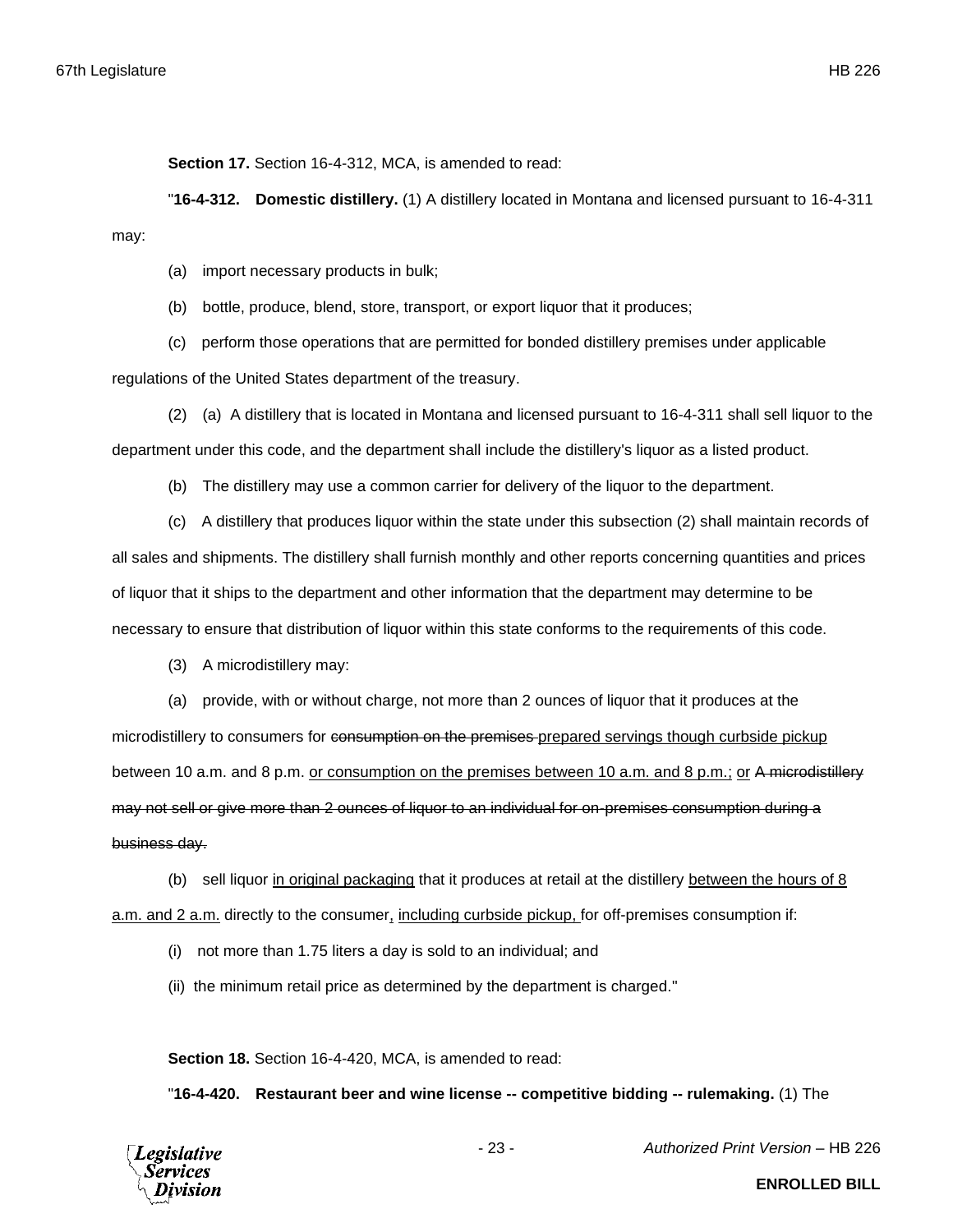department shall issue a restaurant beer and wine license to an applicant whenever the department determines that the applicant, in addition to satisfying the requirements of this section, meets the following qualifications and conditions:

(a) the applicant complies with the licensing criteria provided in 16-4-401 for an on-premises consumption license;

(b) the applicant operates a restaurant at the location where the restaurant beer and wine license will be used or satisfies the department that:

(i) the applicant intends to open a restaurant that will meet the requirements of subsection (6) and intends to operate the restaurant so that at least 65% of the restaurant's gross income during its first year of operation is expected to be the result of the sale of food;

(ii) the restaurant beer and wine license will be used in conjunction with that restaurant, that the restaurant will serve beer and wine only to a patron who orders food, and that beer and wine purchases will be stated on the food bill; and

(iii) the restaurant will serve beer and wine from a service bar, as service bar is defined by the department by rule;

(c) the applicant understands and acknowledges in writing on the application that this license prohibits the applicant from being licensed to conduct any gaming or gambling activity or operate any gambling machines and that if any gaming or gambling activity or machine exists at the location where the restaurant beer and wine license will be used, the activity must be discontinued or the machines must be removed before the restaurant beer and wine license takes effect; and

(d) the applicant states the planned seating capacity of the restaurant, if it is to be built, or the current seating capacity if the restaurant is operating.

(2) (a) A restaurant that has an existing retail license for the sale of beer, wine, or any other alcoholic beverage may not be considered for a restaurant beer and wine license at the same location.

(b) (i) An on-premises retail licensee who sells the licensee's existing retail license may not apply for a license under this section for a period of 1 year from the date that license is transferred to a new purchaser.

(ii) A person, including an individual, with an ownership interest in an existing on-premises retail license that is being transferred to a new purchaser may not attain an ownership interest in a license applied for



- 24 - *Authorized Print Version* – HB 226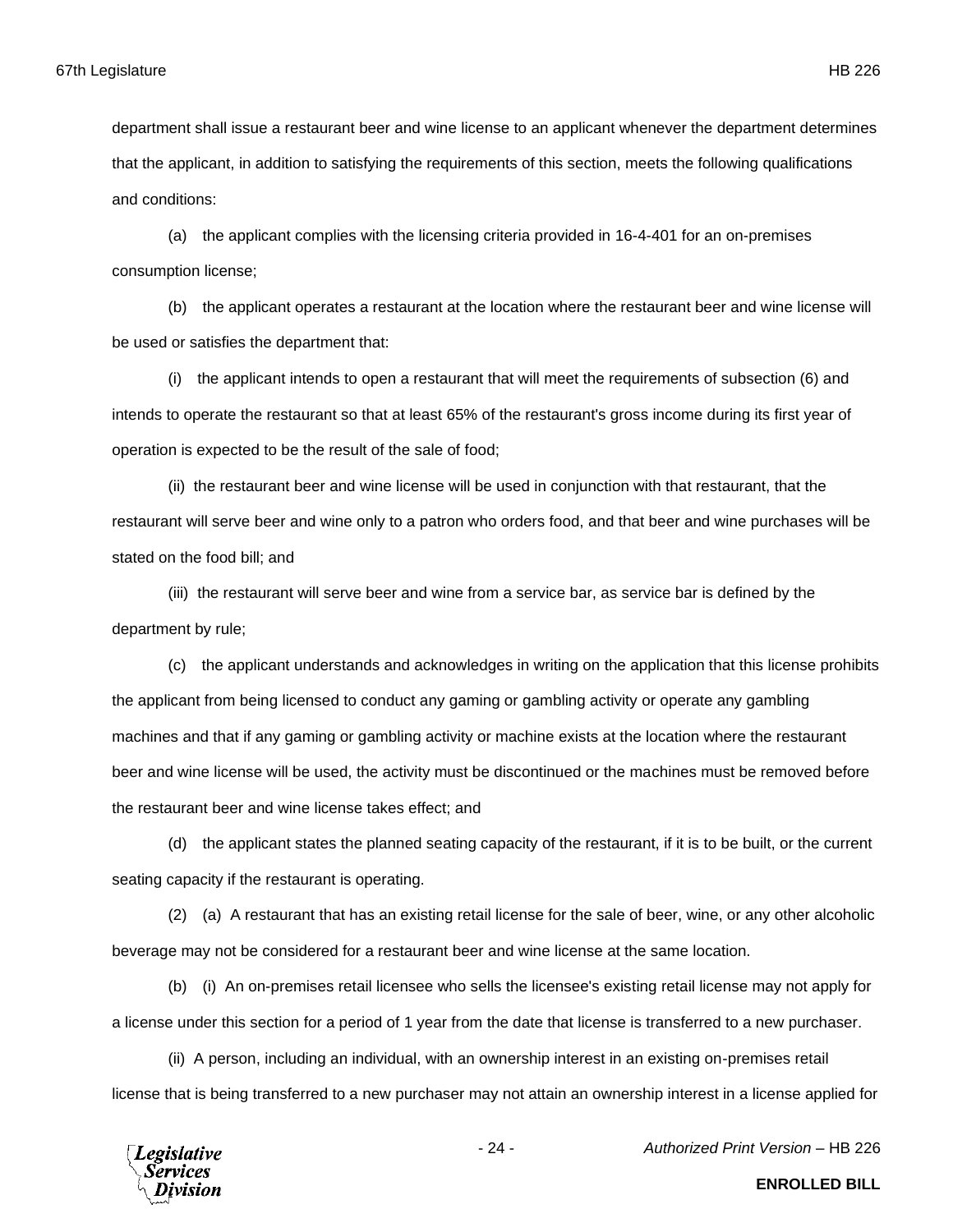under this section for a period of 1 year from the date that the existing on-premises retail license is transferred to a new purchaser.

(3) A completed application for a license under this section and the appropriate application fee, as provided in subsection (11), must be submitted to the department. The department shall investigate the items relating to the application as described in subsections (3)(a) and (3)(b). Based on the results of the investigation and the exercise of its sound discretion, the department shall determine whether:

(a) the applicant is qualified to receive a license; and

(b) (i) the applicant's premises are suitable for the carrying on of the business;

(ii) the applicant is qualified to receive a license prior to a determination that the applicant's premises are suitable for carrying on with the business in accordance with 16-4-417; or

(iii) if the applicant has already been issued a license, the proposed premises are suitable for the carrying on of the business and the seating capacity stated on the application is correct.

(4) An application for a beer and wine license submitted under this section is subject to the provisions of 16-4-203, 16-4-207, and 16-4-405.

(5) If a premises proposed for licensing under this section is a new or remodeled structure, then the department may issue a license prior to completion of the premises based on reasonable evidence, including a statement from the applicant's architect or contractor confirming that the seating capacity stated on the application is correct, that the premises will be suitable for the carrying on of business as a bona fide restaurant, as defined in subsection (6). If a license is issued without a premises, the license will immediately be placed on nonuse status until the premises are approved subject to 16-4-417.

(6) (a) For purposes of this section, "restaurant" means a public eating place:

(i) where individually priced meals are prepared and served for on-premises consumption;

(ii) where at least 65% of the restaurant's annual gross income from the operation must be from the sale of food and not from the sale of alcoholic beverages. Each year after a license is issued, the applicant shall file with the department a statement, in a form approved by the department, attesting that at least 65% of the gross income of the restaurant during the prior year resulted from the sale of food.

(iii) that has a dining room, a kitchen, and the number and kinds of employees necessary for the preparation, cooking, and serving of meals in order to satisfy the department that the space is intended for use

**Legislative** 

- 25 - *Authorized Print Version* – HB 226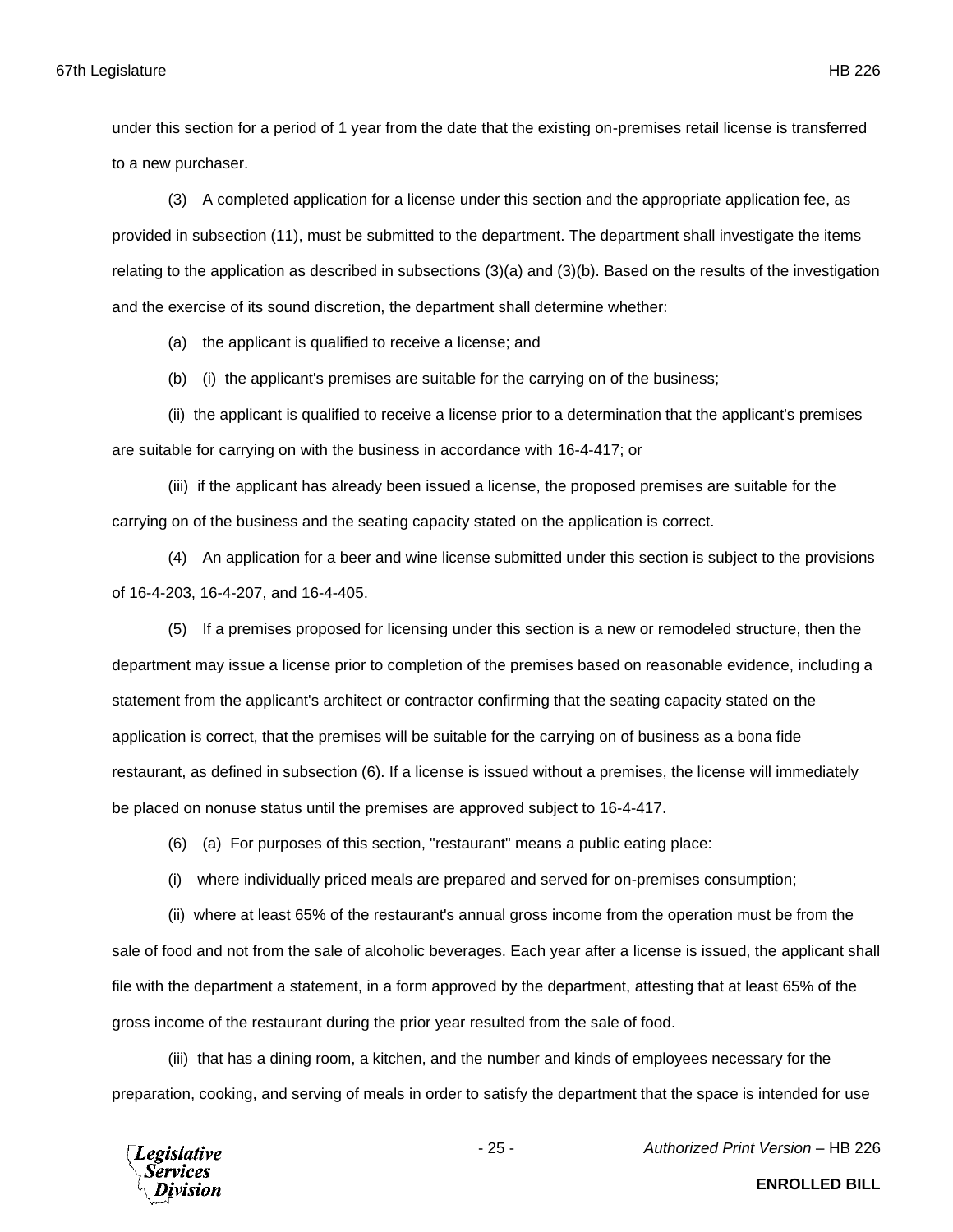as a full-service restaurant; and

(iv) that serves an evening dinner meal at least 4 days a week for at least 2 hours a day between the hours of 5 p.m. and 11 p.m. The provisions of subsection (6)(b) and this subsection (6)(a)(iv) do not apply to a restaurant for which a restaurant beer and wine license is in effect as of April 9, 2009, or to subsequent renewals of that license.

(b) The term does not mean a fast-food restaurant that, excluding any carry-out business, serves a majority of its food and drink in throw-away containers not reused in the same restaurant.

(7) (a) A restaurant beer and wine license not issued through a competitive bidding process as provided in 16-4-430 may be transferred, on approval by the department, from the original applicant to a new owner of the restaurant only after 1 year of use by the original owner, unless that transfer is due to the death of an owner.

(b) A license issued under this section may be jointly owned, and the license may pass to the surviving joint tenant upon the death of the other tenant. However, the license may not be transferred to any other person or entity by operation of the laws of inheritance or succession or any other laws allowing the transfer of property upon the death of the owner in this state or in another state.

(c) An estate may, upon the sale of a restaurant that is property of the estate and with the approval of the department, transfer a restaurant beer and wine license to a new owner.

(8) (a) The department shall issue a restaurant beer and wine license to a qualified applicant:

 $(i)$  except as provided in subsection  $(8)(c)$ , for a restaurant located in a quota area with a population of 5,000 persons or fewer, as the quota area population is determined in 16-4-105, if the number of restaurant beer and wine licenses issued in that quota area is equal to or less than 80% of the number of beer licenses that may be issued in that quota area pursuant to 16-4-105;

(ii) for a restaurant located in a quota area with a population of 5,001 to 20,000 persons, as the quota area population is determined in 16-4-105, if the number of restaurant beer and wine licenses issued in that quota area is equal to or less than 160% of the number of beer licenses that may be issued in that quota area pursuant to 16-4-105;

(iii) for a restaurant located in a quota area with a population of 20,001 to 60,000 persons, as the quota area population is determined in 16-4-105, if the number of restaurant beer and wine licenses issued in that



- 26 - *Authorized Print Version* – HB 226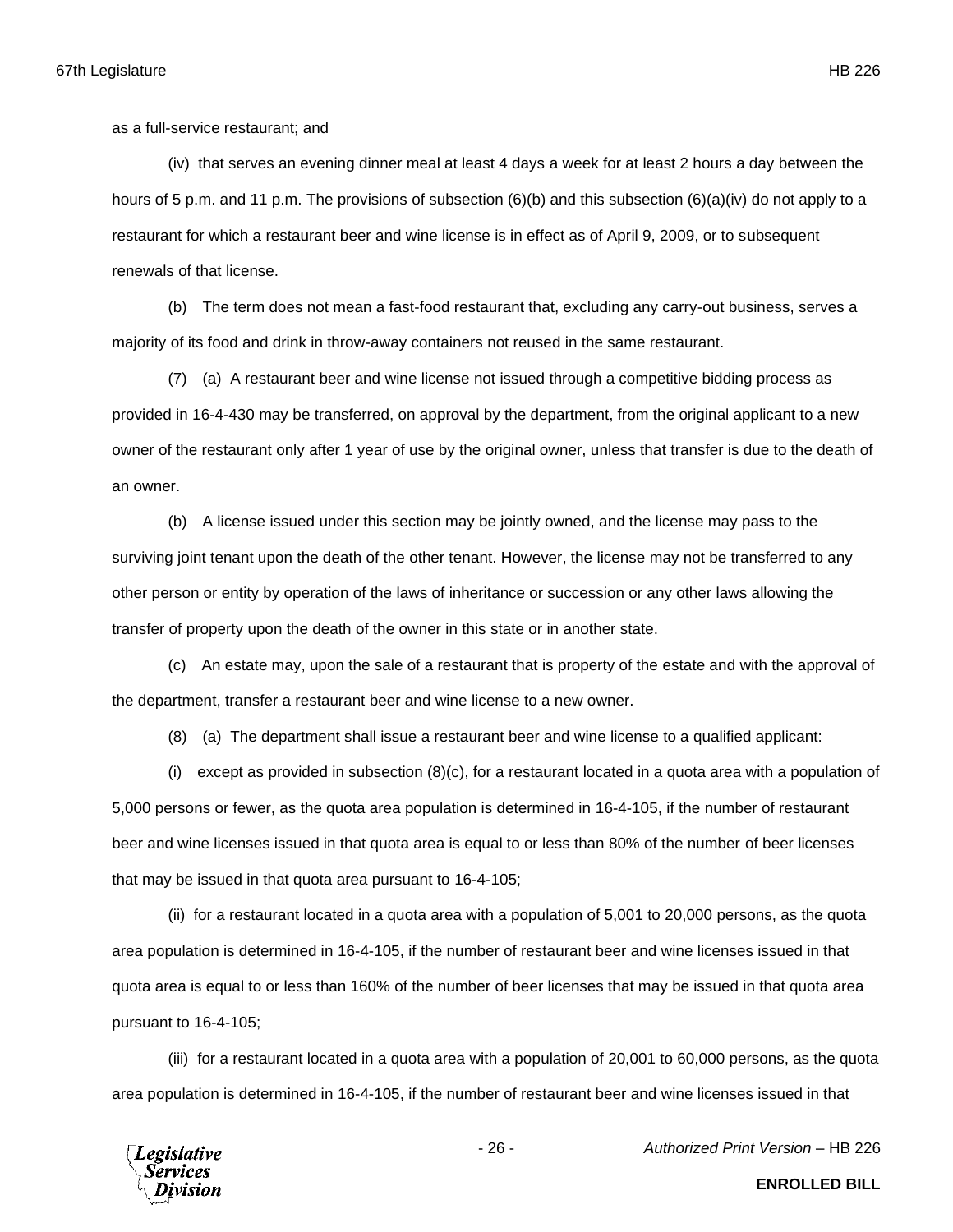quota area is equal to or less than 100% of the number of beer licenses that may be issued in that quota area pursuant to 16-4-105;

(iv) for a restaurant located in a quota area with a population of 60,001 persons or more, as the quota area population is determined in 16-4-105, if the number of restaurant beer and wine licenses issued in that quota area is equal to or less than 80% of the number of beer licenses that may be issued in that quota area pursuant to 16-4-105; and

(v) for a restaurant located in a quota area that is also a resort community, as defined in 7-6-1501, if the number of restaurant beer and wine licenses issued in the quota area that is also a resort community is equal to or less than 200% of the number of beer licenses that may be issued in that quota area pursuant to 16- 4-105.

(b) In determining the number of restaurant beer and wine licenses that may be issued under this subsection (8) based on the percentage amounts described in subsections  $(8)(a)(i)$  through  $(8)(a)(v)$ , the department shall round to the nearer whole number.

(c) If the department has issued the number of restaurant beer and wine licenses authorized for a quota area under subsection (8)(a)(i), there must be a one-time adjustment of four additional licenses for that quota area.

(d) (i) When the 5-mile boundary of one incorporated city or incorporated town overlaps the 5-mile boundary of another incorporated city or incorporated town, the quota area for each city or town terminates in a straight line equidistant between each city or town. A license that is restricted by quota limitations in this section may not be located farther than:

(A) the county boundary within which the incorporated city or incorporated town is located; or

(B) the line that separates the incorporated city's or incorporated town's boundary from another incorporated city or incorporated town as specified in this section.

(ii) If there are more than two overlapping quota areas, the quota area for each city or town terminates from the center of the overlap in a straight line to the intersecting exterior point of overlap. Licenses existing as of November 24, 2017, will be designated as belonging to whichever quota area they are in as a result of the straight line equidistant between each city or town, except for the following:

(A) In the Helena and East Helena previously combined quota area, the straight line will be drawn

**Legislative** *Services* ivision

- 27 - *Authorized Print Version* – HB 226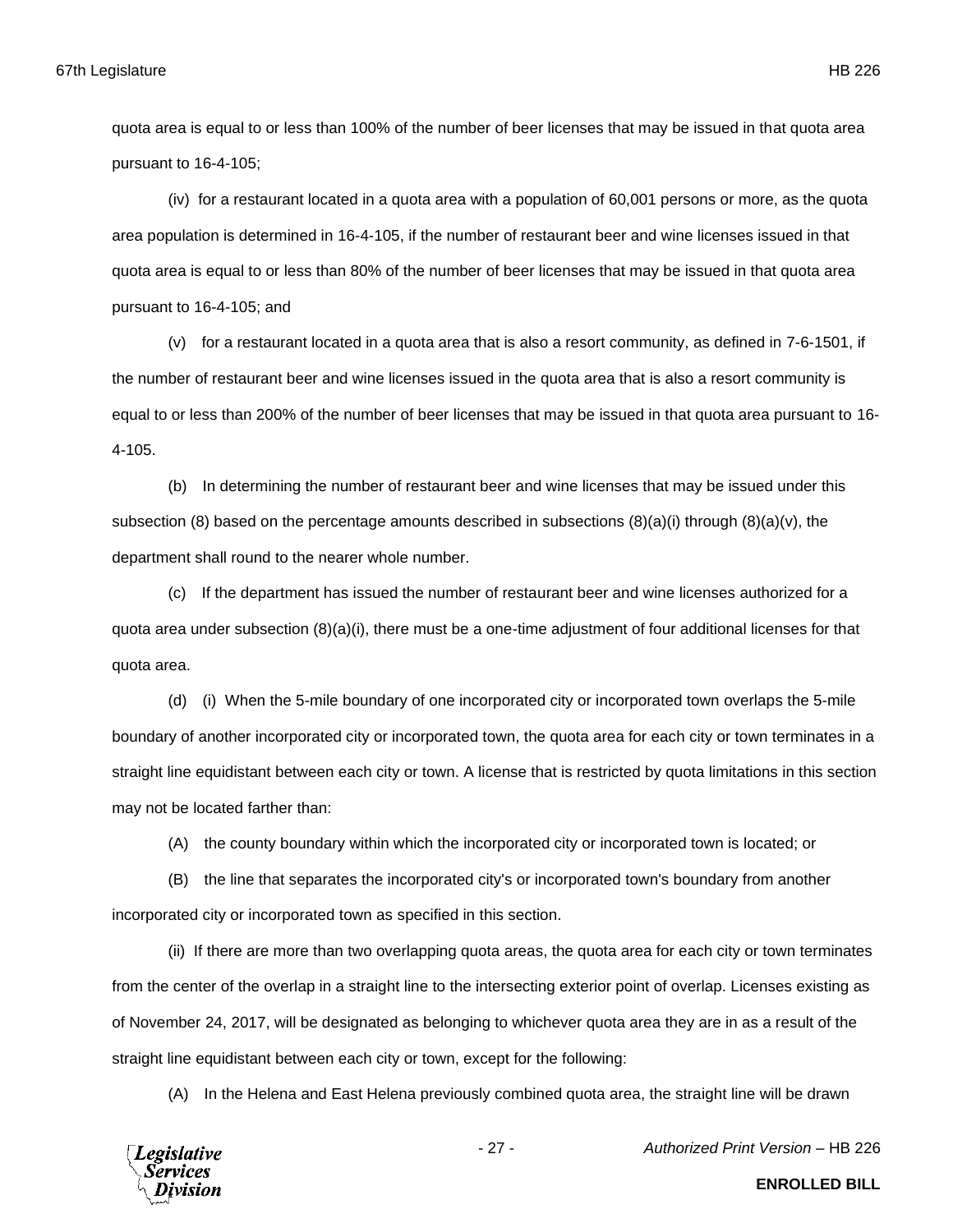connecting the two outermost edges of the Helena corporate boundaries and extend outward to the quota area boundaries. Any license existing as of November 24, 2017, with a physical address of Helena will become a Helena license or with a physical address of East Helena will become an East Helena license, regardless of where it falls in the new quota areas.

(B) In the Pinesdale and Hamilton previously combined quota area, the straight line will be drawn along Mill Creek road to the quota area boundaries.

(C) In the Polson and Ronan quota areas, the straight line will be drawn from U.S. highway 93 west on Pablo West road to the quota area boundary and east on Clairmont road extending out to the quota area boundary. Any license existing as of November 24, 2017, within the Polson quota area will become a Polson license, regardless of where it falls in the new quota areas. Any license existing as of November 24, 2017, within the Ronan quota area will become a Ronan license, regardless of where it falls in the new quota areas.

(9) (a) For a period of 12 years after November 24, 2017, existing licenses or licenses that resulted from applications in process as of November 24, 2017, in either of two quota areas that were established as provided in 16-4-105 and subsection (8)(d) of this section may be transferred between the two quota areas if they were part of the combined quota area prior to November 24, 2017.

(b) If any new restaurant beer and wine licenses are allowed by separating a combined quota area that existed as of November 24, 2017, as provided in 16-4-105 and subsection (9)(a) of this section, the department shall publish the availability of no more than one new restaurant beer and wine license a year until the quota has been reached.

(c) If any new restaurant beer and wine licenses are allowed by license transfers as provided in subsection (9)(a), the department may publish the availability of more than one new license a year until the quota has been reached.

(10) Except as provided in subsection (9)(b), when more than one new restaurant beer and wine license becomes available at the same time in the same quota area, the department shall conduct a separate competitive bidding process at separate times for each available license.

(11) When a restaurant beer and wine license becomes available by the initial issuance of licenses under this section or as the result of an increase in the population in a quota area, the nonrenewal of a restaurant beer and wine license, or the lapse or revocation of a license by the department, then the



- 28 - *Authorized Print Version* – HB 226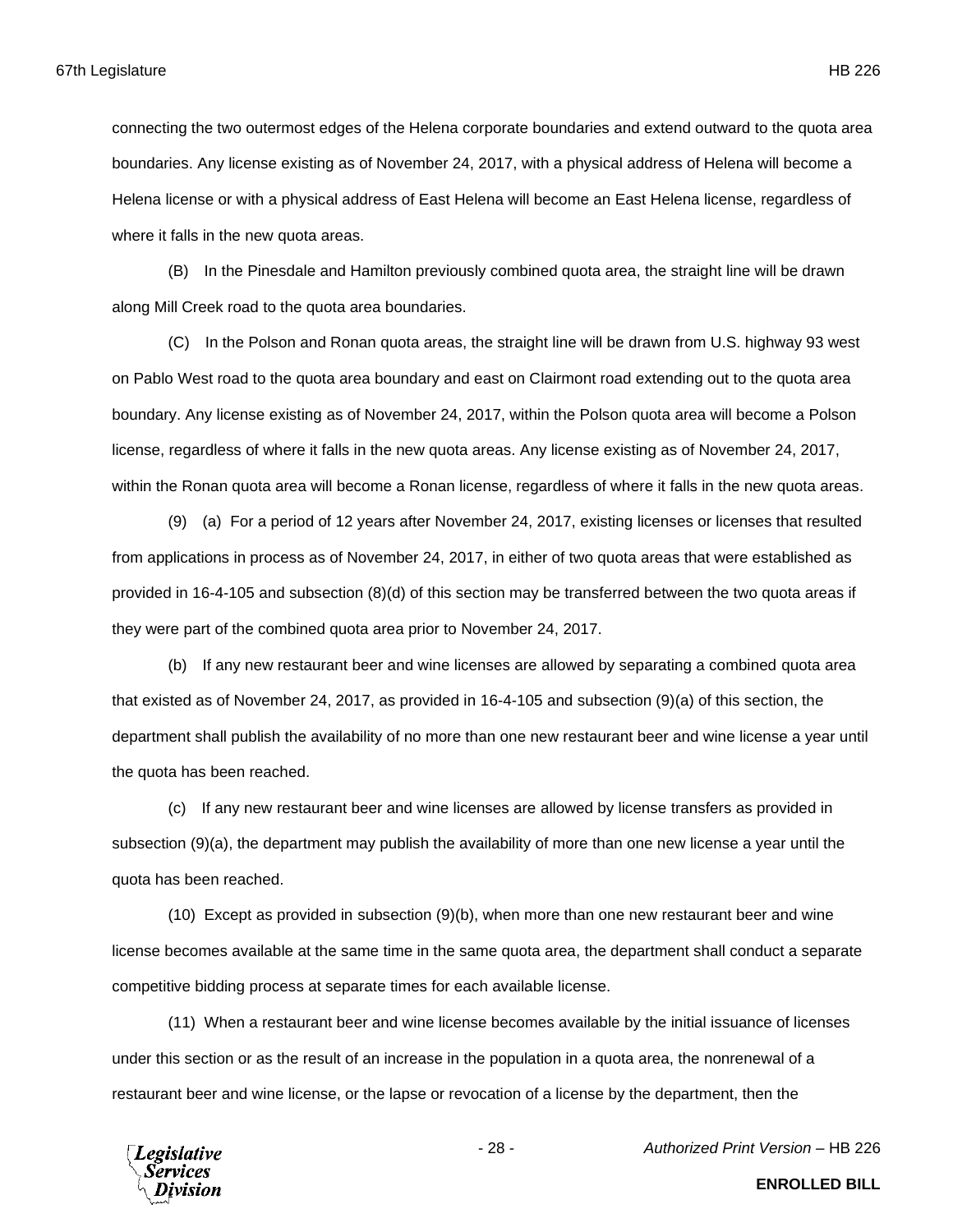department shall advertise the availability of the license in the quota area for which it is available.

(12) When the department determines that a quota area is eligible for a new restaurant beer and wine license under subsection (9) or (11), the department shall use a competitive bidding process as provided in 16- 4-430 to determine the party afforded the opportunity to apply for a new license.

(13) Under a restaurant beer and wine license, beer Beer and wine may not be sold for off-premises consumption, including curbside pickup, during the hours of 11 a.m. and 11 p.m. in original packaging, prepared servings, or growlers. If offering off-premises sales, food must also be ordered, the beer or wine must be stated on the food bill, and the sales must count toward the 65% limit as provided in this section.

(14) An application for a restaurant beer and wine license must be accompanied by a fee equal to 20% of the initial licensing fee. If the department does not decide either to grant or to deny the license within 4 months of receipt of a complete application, the department shall pay interest on the application fee at the rate of 1% a month until a license is issued or the application is denied. Interest may not accrue during any period that the processing of an application is delayed by reason of a protest filed pursuant to 16-4-203 or 16-4-207. If the department denies an application, the application fee, plus any interest, less a processing fee established by rule, must be refunded to the applicant. Upon the issuance of a license, the licensee shall pay the balance of the initial licensing fee. The amount of the initial licensing fee is determined according to the following schedule:

- (a) \$5,000 for restaurants with a stated seating capacity of 60 persons or fewer;
- (b) \$10,000 for restaurants with a stated seating capacity of 61 to 100 persons; or
- (c) \$20,000 for restaurants with a stated seating capacity of 101 persons or more.
- (15) The annual fee for a restaurant beer and wine license is \$400.

(16) If a restaurant licensed under this part increases the stated seating capacity of the licensed restaurant or if the department determines that a licensee has increased the stated seating capacity of the licensed restaurant, then the licensee shall pay to the department the difference between the fees paid at the time of filing the original application and issuance of a license and the applicable fees for the additional seating.

(17) The number of beer and wine licenses issued to restaurants with a stated seating capacity of 101 persons or more may not exceed 25% of the total licenses issued.

(18) Possession of a restaurant beer and wine license is not a qualification for licensure of any gaming or gambling activity. A gaming or gambling activity may not occur on the premises of a restaurant with a



- 29 - *Authorized Print Version* – HB 226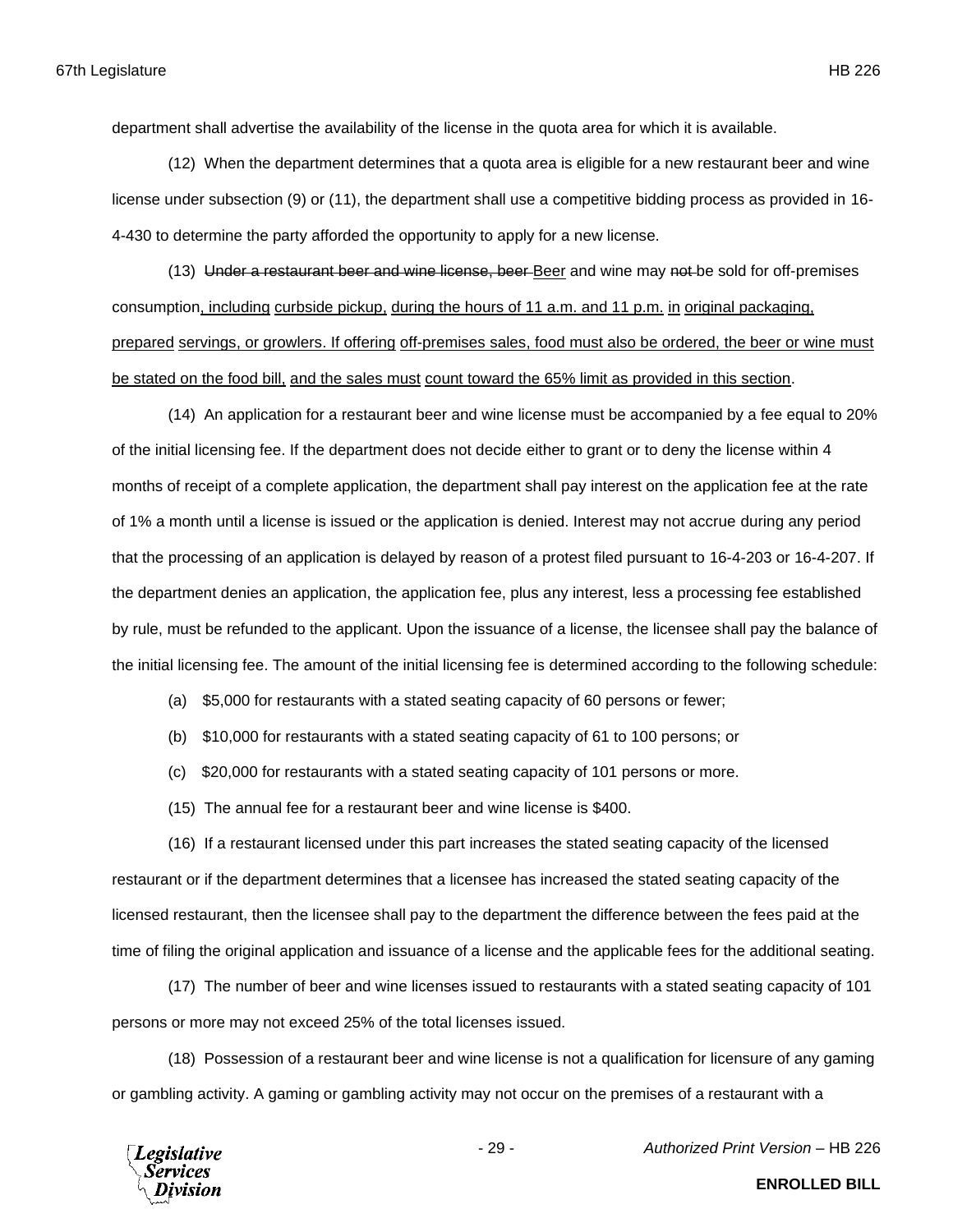restaurant beer and wine license.

(19) The department may adopt rules to implement this section."

**Section 19. Codification instruction.** [Section 1] is intended to be codified as an integral part of Title

16, chapter 3, part 3, and the provisions of Title 16, chapter 3, part 3, apply to [section 1].

**Section 20. Effective date.** [This act] is effective on passage and approval.

- END -

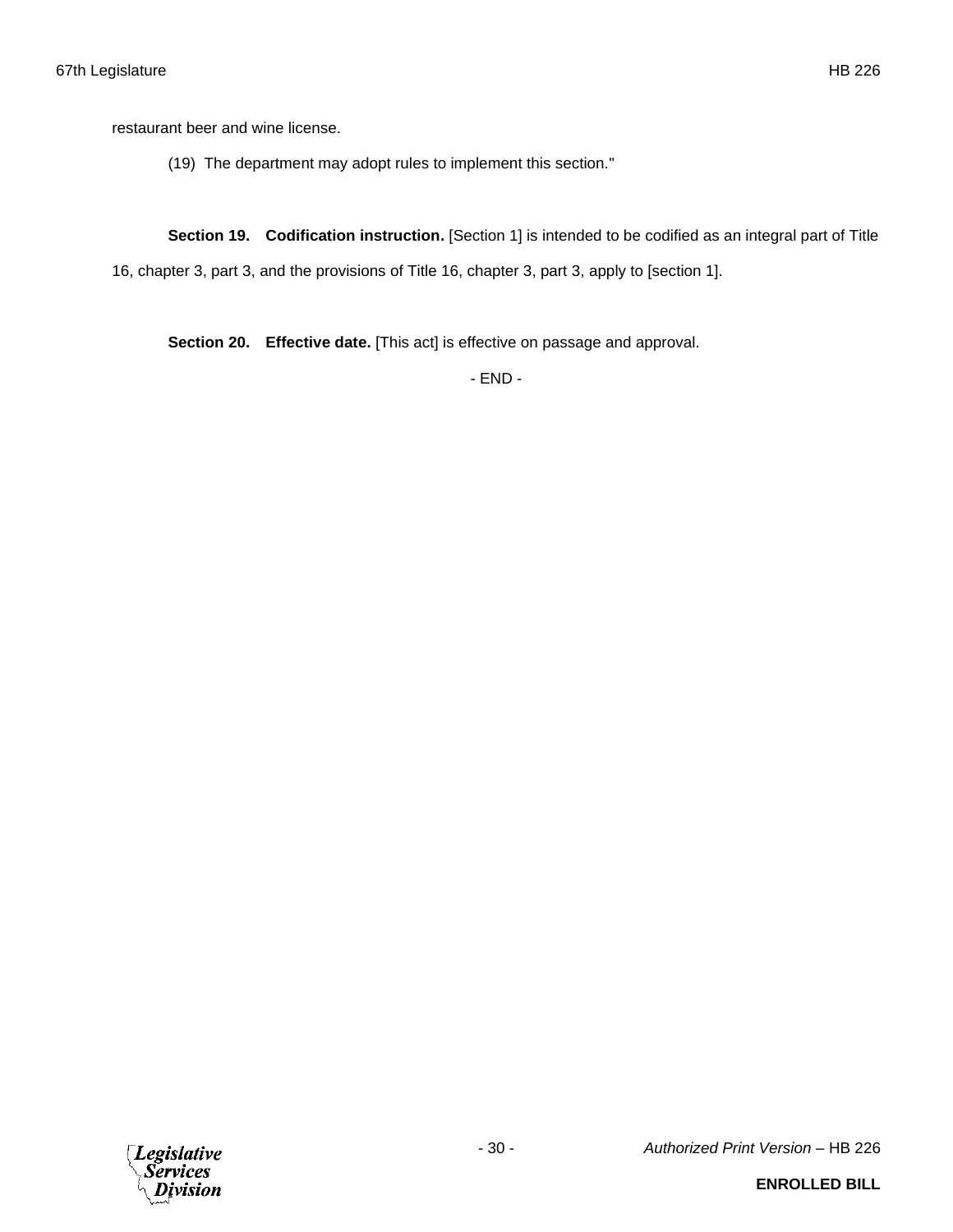I hereby certify that the within bill,

HB 226, originated in the House.

Chief Clerk of the House

Speaker of the House

| Signed this | dav    |
|-------------|--------|
| $\Omega$    | - 2021 |

\_\_\_\_\_\_\_\_\_\_\_\_\_\_\_\_\_\_\_\_\_\_\_\_\_\_\_\_\_\_\_\_\_\_\_\_\_\_\_\_\_\_\_

\_\_\_\_\_\_\_\_\_\_\_\_\_\_\_\_\_\_\_\_\_\_\_\_\_\_\_\_\_\_\_\_\_\_\_\_\_\_\_\_\_\_\_

President of the Senate

| Sianed this |  |
|-------------|--|
| $\Omega$    |  |

\_\_\_\_\_\_\_\_\_\_\_\_\_\_\_\_\_\_\_\_\_\_\_\_\_\_\_\_\_\_\_\_\_\_\_\_\_\_\_\_\_\_\_